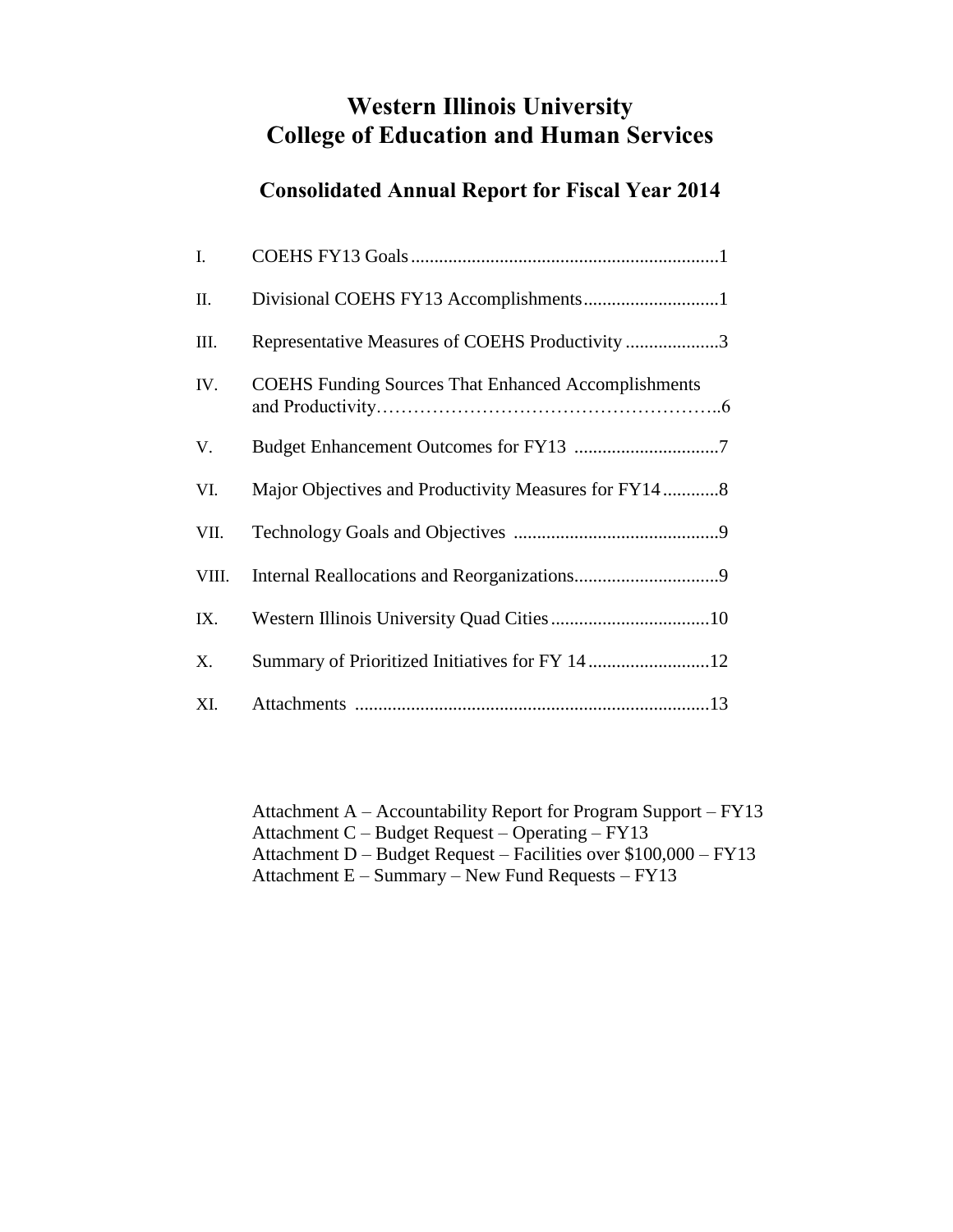# **Western Illinois University College of Education and Human Services**

# **Consolidated Annual Report for Fiscal Year 2013**

# **Accomplishments and Productivity for FY13**

## **1. Brief review of the COEHS goals and objectives**

- a. The COEHS Dean's staff, along with Chairs, has developed Vision and Mission statements along with three Goals that will guide the unit during FY14 and beyond. Each Goal has accompanying strategies to assist in measuring achievement. A presentation to all departments and units within the COEHS will be completed during FY13.
	- i. Vision The College of Education and Human Services at Western Illinois University will be at the forefront of teaching, learning, and professional preparation: advanced by research, service and technology, through local, national and international collaboration.
	- ii. Mission The College of Education and Human Services will engage students, faculty, staff, and alumni through meaningful, well-articulated, effective programs, projects and services that promote strategic collaborations focusing on responsive leadership for public issues faced by a collegiate and global community
	- iii. Goals
		- a. Encourage meaningful, well-articulated and effective programs, projects and services.
		- b. Foster strategic campus and community partnerships that enhance the university experience.
		- c. Develop responsive leadership for addressing critical public issues.

While these goals are articulated in the new COEHS Vision and Mission, our accomplishments during FY 13 reflect initial efforts towards fulfilling these goals.

## **2. List the most important divisional accomplishments for FY13 and document how these accomplishments support the goals and objectives of the University, including specific Strategic Plan accomplishments. List the accomplishments based on the below goal areas.**

## **a. Enhanced Culture for Teaching and Learning**

- i. Support integration of technology to enhance teaching, learning, and scholarly activities. (See Technology Enhancement Section for specific accomplishments/Continuing)
- ii. Implemented the COEHS Faculty Council Colloquia (Continuing)
- iii. Faculty Professional Development
	- a. Funded the Dean's Professional Travel Award competition for COEHS faculty *(Accomplished)* b. Produced faculty research posters for sessions
- iv. Implement the COEHS Junior Faculty Mentoring Program *(Continuing)*
- v. Fifty-eight students participated in Undergraduate Research Day an increase of 10% over the previous year.
- vi. Many students presented at the Annual Tech Fest.
- vii. Audit and enhance undergraduate and graduate internship policies and procedures throughout the College *(Partially Accomplished-Health Sciences completed/Continuing)*
- viii. Conduct a review of the number of graduate assistants, their respective responsibilities, and alignment with best practices *(Audit in process/Continuing)*
- ix. Secured a COEHS assistant dean for the QC campus *(Accomplished)*
- x. Supported student professional development
	- a. Mental Health Awareness Week
	- b. Color Craze 5K for student scholarships
	- c. Student Education Association
	- d. American Counseling Association Conference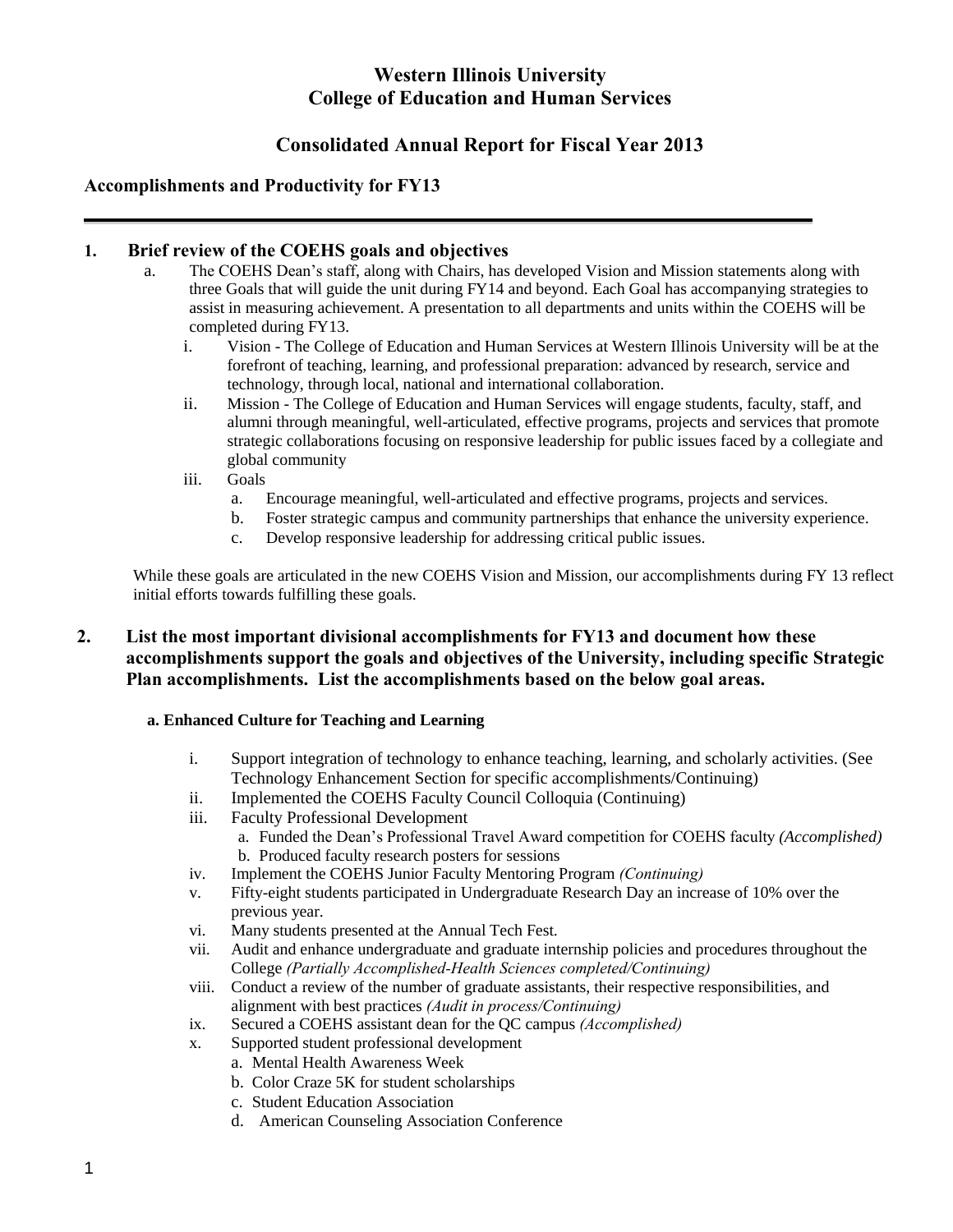- e. Hospitality Administration Association
- f. Black Student Leadership Summit
- g. LEJA-Indianapolis conference
- h. Nahant Marsh in the QC for students
- i. Printing support and posters for student groups
- j. Center for the Study of Masculinities and Male Development
- k. Student Alumni-Leadership Alliance
- xi. Faculty regularly assists students in preparing presentations for state and national professional conferences. C&I undergraduate students participated in and led sessions at the PreK-8 Science Update Conference.

## **b. Fiscal Responsibility and Accountability**

- a. Conduct an environmental scan of the College's programs, as the central element of the articulation of a College strategic plan. (*Unaccomplished due to funding constraints/Continuing*)
- b. Grow the levels of College and externally funded initiatives through the efforts of faculty and the College's designated centers with the goal of a five percent increase during the fiscal year. (*Continuing*)
- c. COEHS Scholarship Gala. (*Accomplished/Continuing*)
- d. Department chairs effectively managed reduced budgets for the majority of the academic year (*Accomplished*)

## **c. Focus on Statewide Public Agenda and Performance Funding Initiatives**

- a. Developed integrated strategies across the College for effective retention of students. (Continuing)
- b. Designate ten graduate assistantship positions to be assigned to academic units that demonstrate a commitment to recruitment of underrepresented graduate students. Unaccomplished due to funding constraints. *(Unaccomplished due to non-funding/Continuing)*
- c. Enrollment management efforts through monthly meetings with recruitment committees for undergraduate/graduate students.
- d. C&I faculty created self-paced developmental materials to aid students in preparation for the Basic Skills examination. (*Accomplished)*
- e. DFMH implemented a Fall Fun Night to provide new freshmen students with a structured opportunity to spend time with department faculty as a retention tool.
- f. RPTA Discovery Showcase provided a venue for recruitment of new majors from university undeclared students along as well as presentation setting for intern candidates and new majors in the department.
- g. CNED developed and implemented a successful recruiting strategy to increase the number of students majoring in the department
- h. RPTA implemented a departmental marketing task force charged with the responsibility of increasing undergraduate enrollment on the Macomb Campus,
- i. RPTA has initiated outreach strategies to increase its undergraduate enrollment on the Quad Cities Campus.
- j. Enhance access, equity, and multicultural initiatives in:
	- i. The Center for the Study of Masculinities and Men's Development initiated a tutorial program aimed at increasing the retention rates of minority male students on the Macomb Campus
	- ii. Revised all marketing and promotional materials for the B.S. in Public Health to reflect diversity
	- iii. School of Law Enforcement & Justice Administration implemented recruiting strategies that resulted in an increase of 4.2 percent in the number of students from minority groups.
	- iv. Female enrollment in LEJA increased by 1.9 percent

## **d. Facilities Enhancement and Deferred Maintenance**

- a. Address serious safety concerns in Brophy Hall. *Unaccomplished due to funding constraints. (Continuing)*
- b. Address necessary maintenance and infrastructural needs at Horn Field Campus. (*Partially accomplished-*Installation of new showers in cabins/*Continuing-*Program Coordinator residence and kitchen renovation and expansion)
- c. Replaced three RPTA canoes. (*Accomplished)*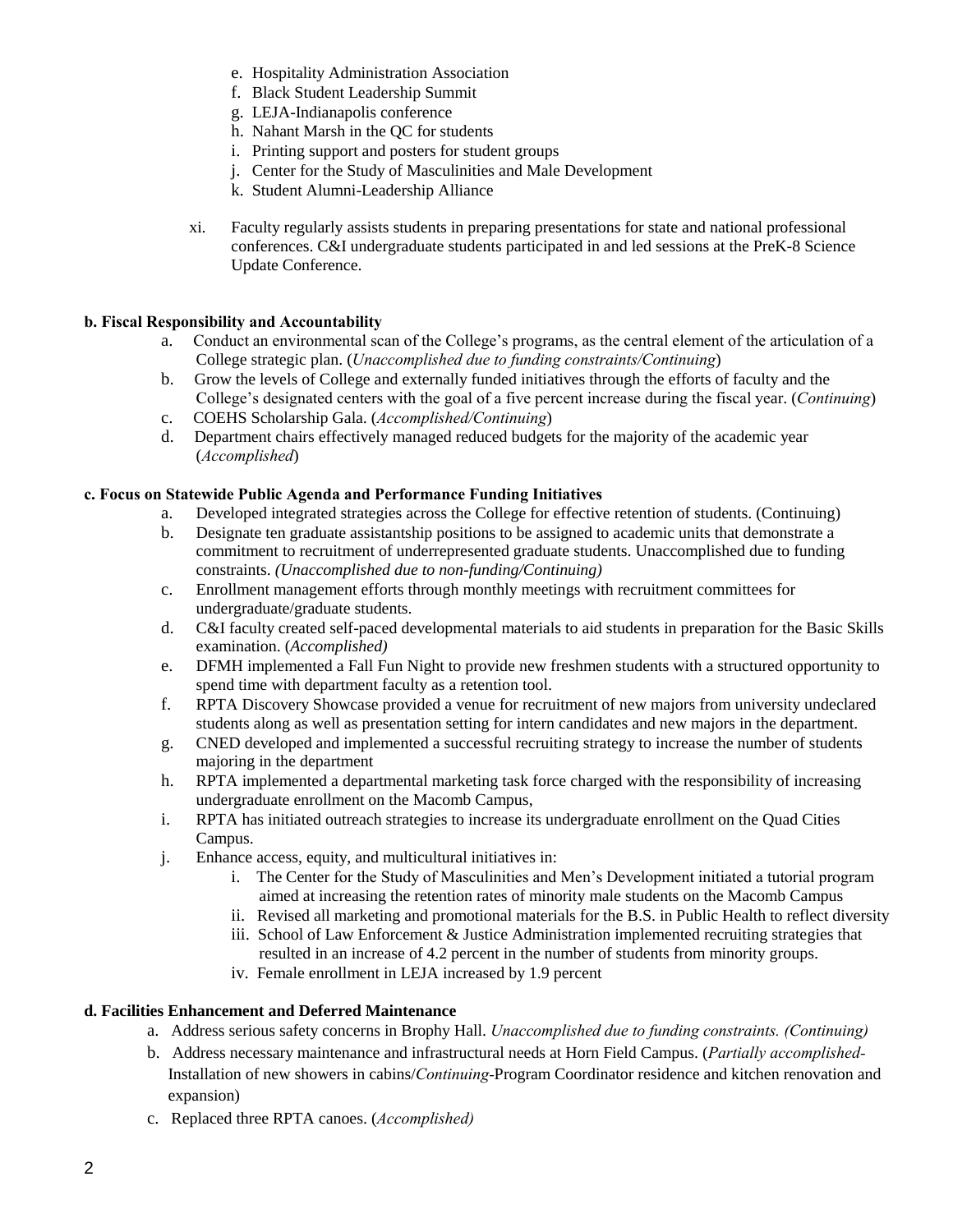- d. Purchase Knoblauch Hall Corporate Dining Room furnishings. (*Unaccomplished/Continuing)*
- e. Complete an audit to ensure more effective and appropriate use of the physical space assigned to the College and to determine future space needs. (*Accomplished annually/Continuing)*
- f. Begin planning and design for an Outdoor Education building for the Horn Field Campus. (*Continuing)*
- g. Explore funding for the design and replacement of Horrabin Hall. (*Continuing)*

#### **e. Technology Enhancement**

- a. Replaced 42 primary faculty and staff computers (6% of inventory), 5 classrooms, and 1 conference room computer *(Partially Accomplished/Continuing)*
- b. Design and installation of enhanced electronic classroom capabilities for the C&I Science Education Laboratory (HH62) *(Accomplished)*
- c. Fund WEPPAS upgrade. *(Partially Accomplished/Continuing)*
- d. Converted the DFMH Visual Design classroom to an electronic classroom (KH224). *(Accomplished)*
- e. Purchased and installed 2 multi-point Polycom licenses for conducting 3-way courses between Macomb, QC and UCLC for the EDL department. *(Accomplished)*
- f. Completed upgrade of 31 computers in the COEHS multi-application lab. (HH111) *(Accomplished)*
- g. Classroom Maintenance: provided 3 upgraded projection systems in BH234, ST231 and ST115, replaced 2 failed control systems in HH27 and ST231. *(Partially accomplished/Ongoing)*
- h. Funded 20-unit iPad cart for instructional use by faculty and instructors throughout the college. *(Accomplished)*
- i. Provided 35 iPads for C&I, 10 iPads for Kinesiology, 10 iPads for IDT, and 10 Asus EEE Tablets for IDT to allow faculty to research one-to-one computing environments, application development, and effective use as teaching tools. (*Accomplished)*
- j. Only 6% (42) faculty and staff computers were replaced. Therefore, incidental replacement costs will likely continue to increase until we are able to achieve a higher balance of within warranty status computers.
- k. Funding was not received for upgrading in two COEHS videoconferencing facilities (HH1 and HH60), which are used campus-wide. These rooms continue to operate with increasing limitations.
- l. Delay in the uTech classroom upgrade project has left COEHS functioning at a limited capacity in two videoconferencing classrooms (HH83 and HH78). It also presents an issue of not having a backup for movement of classes in the event of equipment failure.
- m. Due to the inability to fund an upgrade to the point of egress and overall network to Horrabin Hall network, we have seen a higher volume of complaints from users getting dropped connections and increased inabilities to connect multiple wireless devices (laptops, iPads, netbooks, tablets, etc.) during classroom instruction.

## **3. Representative COEHS Accomplishments for FY13**

## **a. Maintain rigor and high academic standards**

- i. Kinesiology revised and implemented assessment plans for the General Education courses taught in the department.
- ii. Graduating and recently graduated students in Clinical Mental Health Counseling had a 100 percent passage rate on the National Counselor Examination
- iii. The following departments submitted to the IBHE seven-year program reports: C&I, KIN, IDT, and HS.
- v. Internships in Public Health critically evaluated and the criteria for completion enhanced.
- i. RPTA submitted self-study for the Wilderness Education Association accreditation for the outdoor program.
- vi. Social Work revised all course syllabi to meet new CSWE standards for accreditation.
- vii. DFMH submitted a self-study for Hospitality accreditation
- viii.C&I revised elementary education, early childhood education and special education programs to meet new state and national standards.
- ix. C&I revised course content and assessments in the graduate Reading Program to meet new national standards.
- x. EDL achieved state approval of new principal preparation program
- xi. CNED implemented changes to meet updated ISBE standards for counseling students
- xii. CNED implemented changes to meet the Iowa Board of Educational Examiners for clinical mental health counseling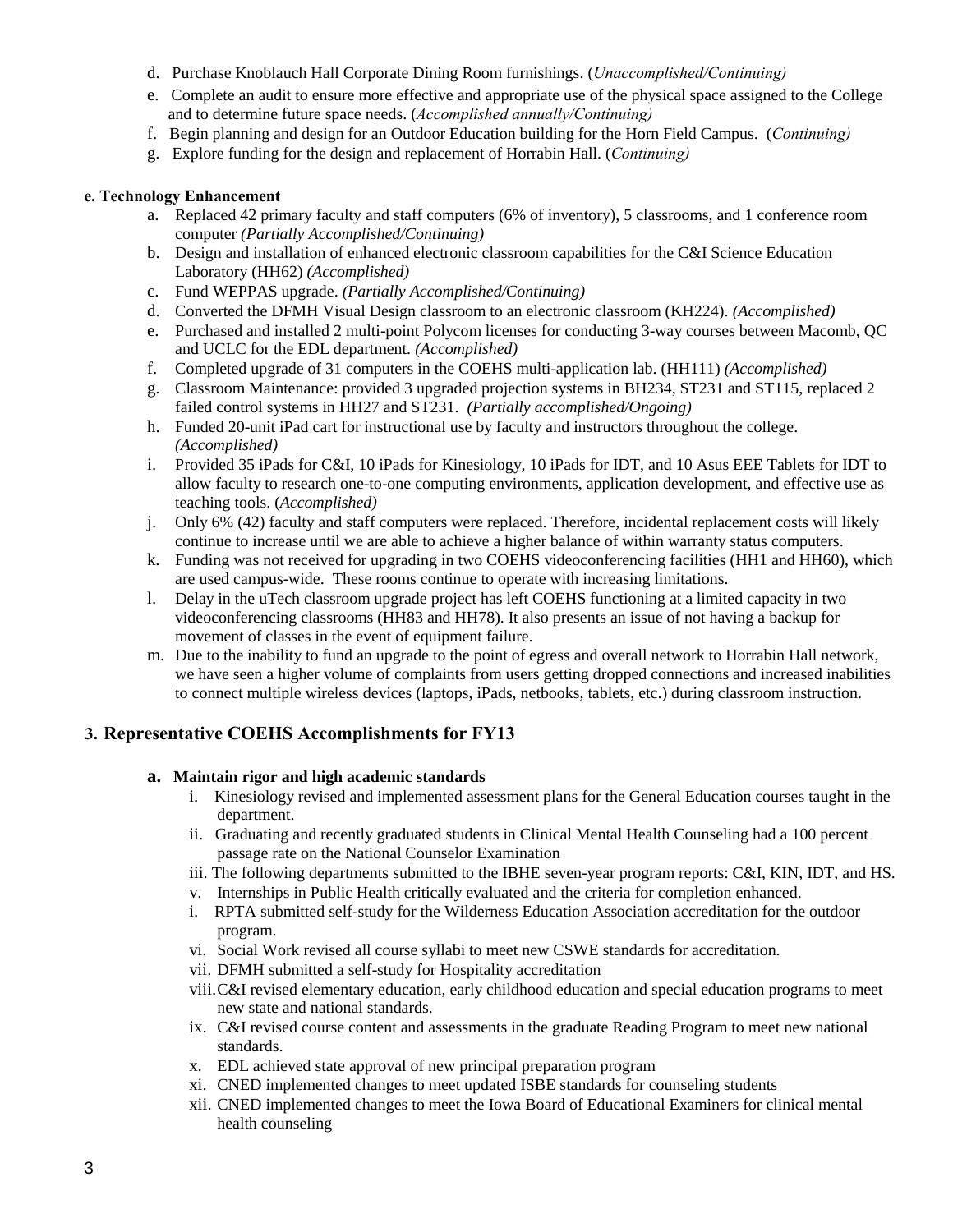- xiii.LEJA received final approval from the Illinois Board of Higher Education for its major in Fire Science and Protection
- xiv.Health Sciences achieved approval from IBHE to change the name of the program from B.S. in Health Sciences to a B.S. in Public Health
- xv. DFMH completed a feasibility study to create a new major option, Food and Nutrition, to meet dietetic accreditation standards while retaining other department major (options).

#### **b. Initiate implementation of revised FYE**

i. Four COEHS departments actively participated in the FYE program and in the current review of its effectiveness in meeting General Education student learning outcomes.

#### **c. Increase course-based civic learning and service learning opportunities while helping to spur community development in our region and beyond**

- i. The Maurice G. Kellogg Science Education Center and C&I hosted a regional competition for the Illinois Science Olympiad. Nearly 300 students from nine middle schools and twelve high schools participated in 46 events. Twenty-five WIU faculty from various departments and colleges assisted with this event.
- v. The C&I Science Center serves as a repository for the Illinois Department of Natural Resources Traveling Trunks program.
- vi. C&I faculty engaged in a variety of service and outreach activities, including conducting literacy webinars throughout the state, working with Regional Offices of Education to enhance science teaching, sponsoring the PreK-8 Science Update Conference, providing after-school tutoring services through field based courses and the America Reads Program, and maintaining the Children's Literature Examination Center.
- vii. RPTA offers more externally funded graduate assistantships than any other department on campus.
- viii.Kinesiology continued to provide its students with community based experiences and learning opportunities for PETE
- ix. Students in the Emergency Management option had the opportunity through EM 305, Dimensions of Disaster participated in the recovery from the tornado in Saline County, Illinois which occurred in February of 2012
- x. Students in RPTA 240, Camp Leadership, provided an overnight camp experience for local children at Horn Field Campus at no cost and secured community support that provided student learning.

#### **d. Expand study abroad opportunities/increase internationalization**

- i. COEHS students are encouraged to study abroad. Bilingual/bicultural education majors are expected to have such experiences.
- ii. Graduate students in the M. S. Sport Management program presented research papers at an international conference held in Portugal
- iii. EDL shared video conference sessions with UNEB relative to K-20 education in the United States and Brazil
- ii. RPTA offered its first cruise line industry course to the Caribbean with the Disney Cruise Lines.
- iii. LEJA student secured an internship in Vladimir, Russia.
- iv. LEJA hosted visiting professors from Russia, Sri-Lanka, and Pakistan.
- v. Members of the IDT faculty presented training sessions at Zhejiang Normal University, South China Normal University, Wenzhou University, and Datong Normal University.
- vi. LEJA faculty representatives travelled to Botswana to explore the possibility of a professional exchange program.

#### **e. Support scholarly/professional activity**

- i. C&I faculty produced four issues of the *Illinois Reading Council Journal*.
- ii. COEHS Associate Dean Erskine Smith served on the Competency Assurance Panel of the Academy of Nutrition and Dietetics and Chairperson Greathouse served as a member of the House of Delegates.
- iii. The Dean's COEHS Faculty Excellence Awards presented to parallel the Provost Faculty Excellence Awards.
- iv. The COEHS continued to support the Faculty Innovators program for all faculty.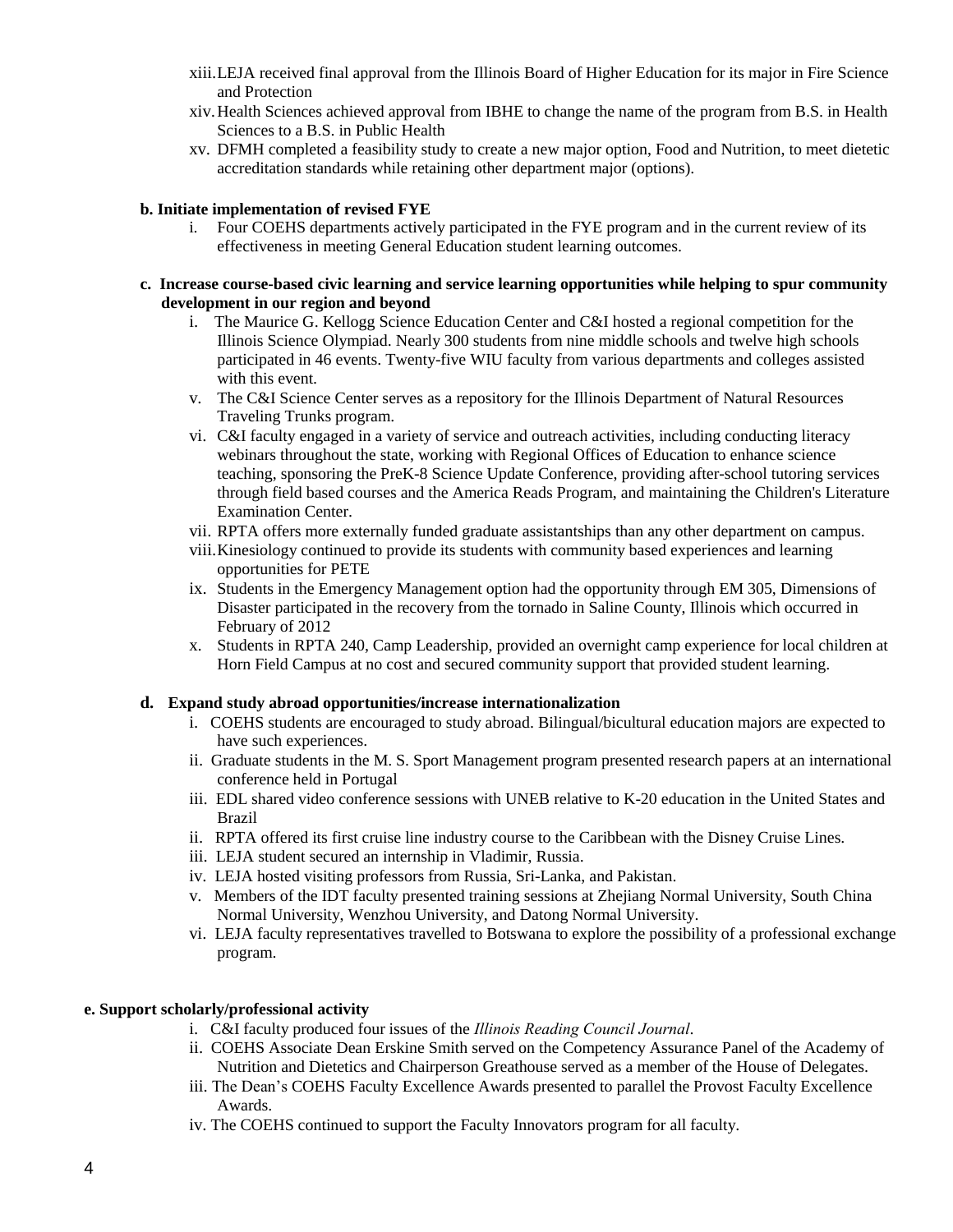v. The IDS Lab provided Weekly Tech Insight Workshops for faculty/staff/students to enhance skills for teaching and class presentations.

#### **f. Support for Quad Cities Riverfront campus**

i. Provided support to units with curriculum as needed.

#### **g. Expand scope of the Centennial Honors College**

i. Invited all honors-eligible students with a major in the COEHS to attend an Honors College informational to increase participation.

#### **h. Support undergraduate research opportunities**

i. Provided travel support for students to present at conferences with faculty members

The College of Education and Human Services measures its productivity through careful analysis of enrollment and faculty performance data. A number of the largest and most sought-after programs on campus are found in the COEHS. This is a function of high student satisfaction, occupational demand, and timely degree completion.

In 2012, COEHS provided learning to a total of 4519 students of which 3586 were undergraduate majors and 933 were graduate majors. The COEHS conferred a total of 1,243 degrees of which 879 were undergraduate degrees and 364 were graduate degrees.

COEHS is also home to several generative units as well as units that support the mission of the University The Center for Best Practices in Early Childhood Education's Provider Connections Credentialing and Enrollment grant was renewed (\$381,659 from IDHS), as was its STARNET program (\$978,500 from ISBE). The Center was responsible for approximately \$158,438.37 ICR dollars.

The Center provided newsletters to nearly 3,000 individuals, processed 2,321 early childhood credentials, and provided technical assistance for 12,065 persons. The number of those receiving the Center's mailings, attending its workshops and conference presentations, borrowing resources from its library, viewing its videos, and/or seeking technical assistance from staff exceeds 40,000. The total of unique hits on two of its sites for was 269,532. Although impressive, such numbers cannot account for the children and families whose lives were impacted because a provider made critical changes as the result of participating in one of the Center's services or workshops.

The Office for Partnerships, Professional Development, and Technology provided workshops at three state-level conferences and various school districts throughout the state via STAR-Online/Onsite, directly impacting over 100 school districts. The unit also coordinated and managed the Teacher Education Program's Technology Competency Assessment (TCA) and the English Language Learner (ELL) modules, with over 550 students registering. The Office also partners with Regional Offices of Education throughout the state, providing professional development opportunities.

The staff of Instructional Development Services (IDS) provided training related to the integration of emergent technologies for instruction and human services fieldwork for more than 1,295 clients. The Interactive Multimedia Lab provided 70 hours of workshops and published 15 blog topics. More than 587 hours of "just-in-time" training and 600 support calls for standard technology was provided to faculty, students, and staff of COEHS. Through a cooperative campus effort, an online videoconferencing training center was designed and is now available. IDS's services were complemented by the Technology Resource Center that made laptop computer carts available 409 times to College faculty. Laptops and other technology were also made available to faculty, staff, and students through the TRC checkout program. iPad carts, which were available only for the fall semester were checked out 45 times. Twenty-two faculty members participated in the IDS's Faculty Innovators Program in their two-year study of the potential impact of Apple iPads in teaching and learning. To date, three cohorts, or 42 Innovators are involved in the exploration of and discussion of topics such as using iPads as textbooks; the development of educational content and apps for the iPad; iPad use inside and outside the classroom; and flipping instruction with an iPad.

The COEHS Web, Development and Marketing staff has worked with the College's academic units, centers, faculty and staff to maintain and optimize websites by adding new content, video, photos, and audio clips. Google Analytics is used to gather data and view trends to provide users with a better web experience. Other projects by COEHS Web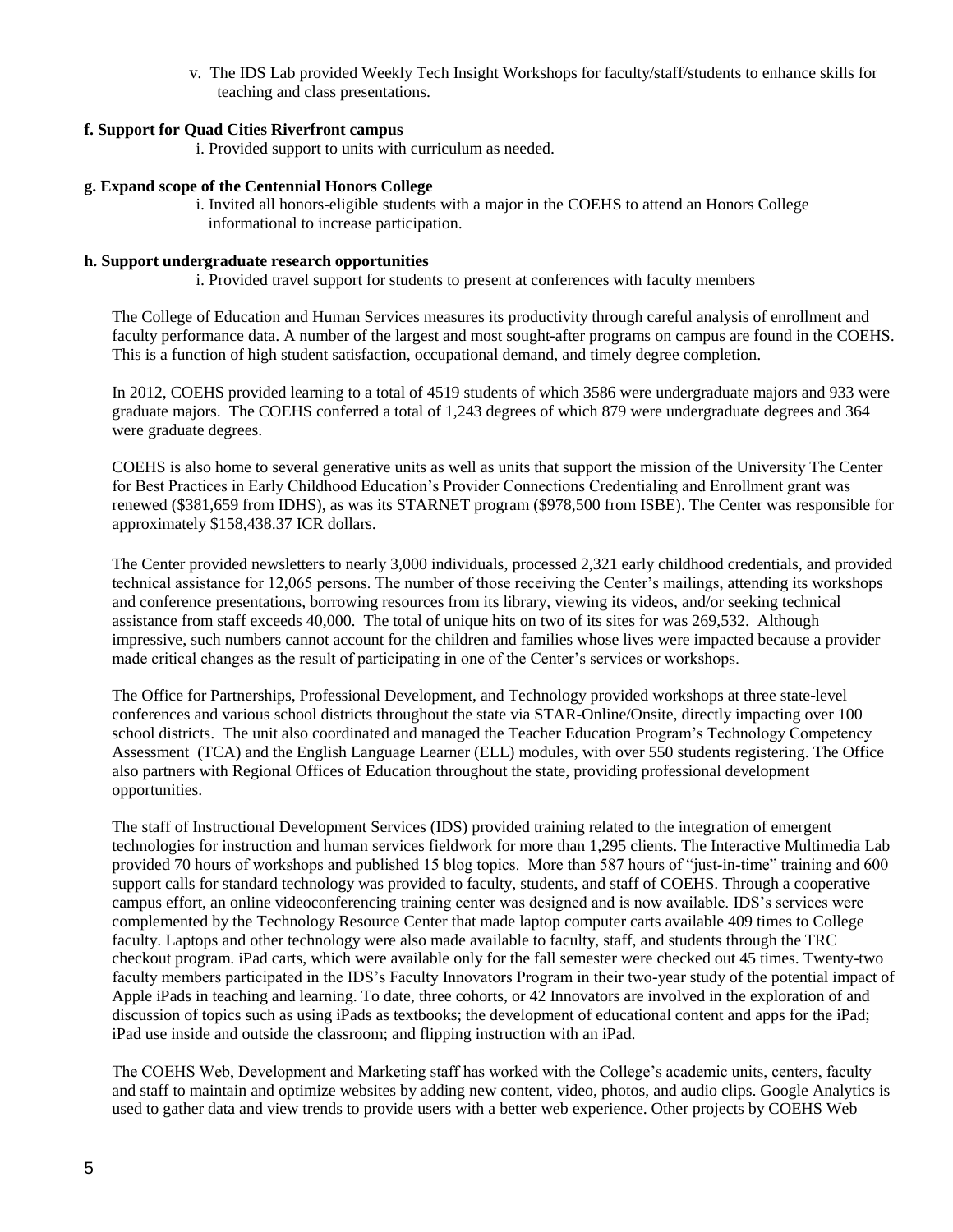include 13 online forms, creation of a user interface for student teacher basic skills modules to help student teachers prepare for the basic skills test, 30 hours of Content Management System (CMS) training, and oversaw development and approval of the DFMH Knoblauch Café App. We are still awaiting approval from Apple.

The Infant/Preschool Center serves 33 infants, toddlers, and preschool children and is a laboratory, training site for college students from various departments across campus. Approximately 500 students utilize the Center for observation and direct contact with children. Specifically, the Center serves as a model of high quality early child care and education for children and their families, provides support to academic units by offering opportunities for study and research by students and faculty, and provides a model program for the community, other employers, and university students learning about early childhood education. Children are provided both indoor and outdoor learning spaces. During 2012, significant improvements were made to the indoor learning space to enhance children's learning experiences. The playground area, which also provides experiences that are part of the Center's planned curriculum, must be renovated to enhance children's learning experiences and college students' understanding of the outdoor learning environment and to ensure the physical setting meets all required standards of safety and accessibility. Horn Field Campus (HFC) as an outdoor educational environment is "committed to extending the University's mission of instruction, research and public service." This mission has resulted in over 6,500 individuals being served this past year. Over 230 groups served included WIU classes both within the COEHS and across the University comprised of academic units and student services along with HFC sponsored programs and events. Of the 230 groups, 37% were non-University including: regional high schools; community colleges and universities; and numerous youth organizations and programs.

## **SCHOLARLY/PROFESSIONAL ACTIVITIES**

College of Education and Human Services faculty are active scholars and contributors to their respective disciplines. Faculty published 11 books and 127 book chapters/journal articles and technical reports. They delivered or co-delivered 292 presentations at state, regional, national and international conferences. COEHS faculty hold significant leadership roles in their professional associations reporting 204 professional service activities this year. Also reported were 85 creative activities for the year.

## **4. COEHS Funding Sources That Enhanced Accomplishments and Productivity:**

#### **a. Western Illinois University Foundation funds:**

As of January 25, 2013 private giving to the College totals \$406,376.16.

Significant Gifts:

- \$70,000 from AT&T for PACERS program
- \$25,000 from Nick DiGrino for the Nicholas Joseph DiGrino Memorial Scholarship for Special Education
- \$50,000 from Olga Kennedy for the Kay Kennedy Endowment in Kinesiology
- \$22,000 worth of stock from John Lawrence for an annuity for the Chef John Scholarship in DFMH
- \$150,000 from Sodexo for scholarships in DFMH
- \$148,903 from Gladys Anderson for the Ralph and Gladys Anderson Scholarship Endowment

New scholarships created in 2012-2013

- Sodexo scholarship in DFMH
- COEHS Dean's Office Scholarship for New Freshmen
- Sarah Knight Memorial Scholarship in EIS
- Philip Benne Memorial Scholarship in LEJA

#### **b. Funds available due to vacant positions or dollars saved: N/A**

#### **c. Grants, contracts, or local funds:**

The College's faculty and centers have been consistently effective grant makers. The Office of Sponsored Projects reports that 11 grants were funded in the amount of \$2,272,928.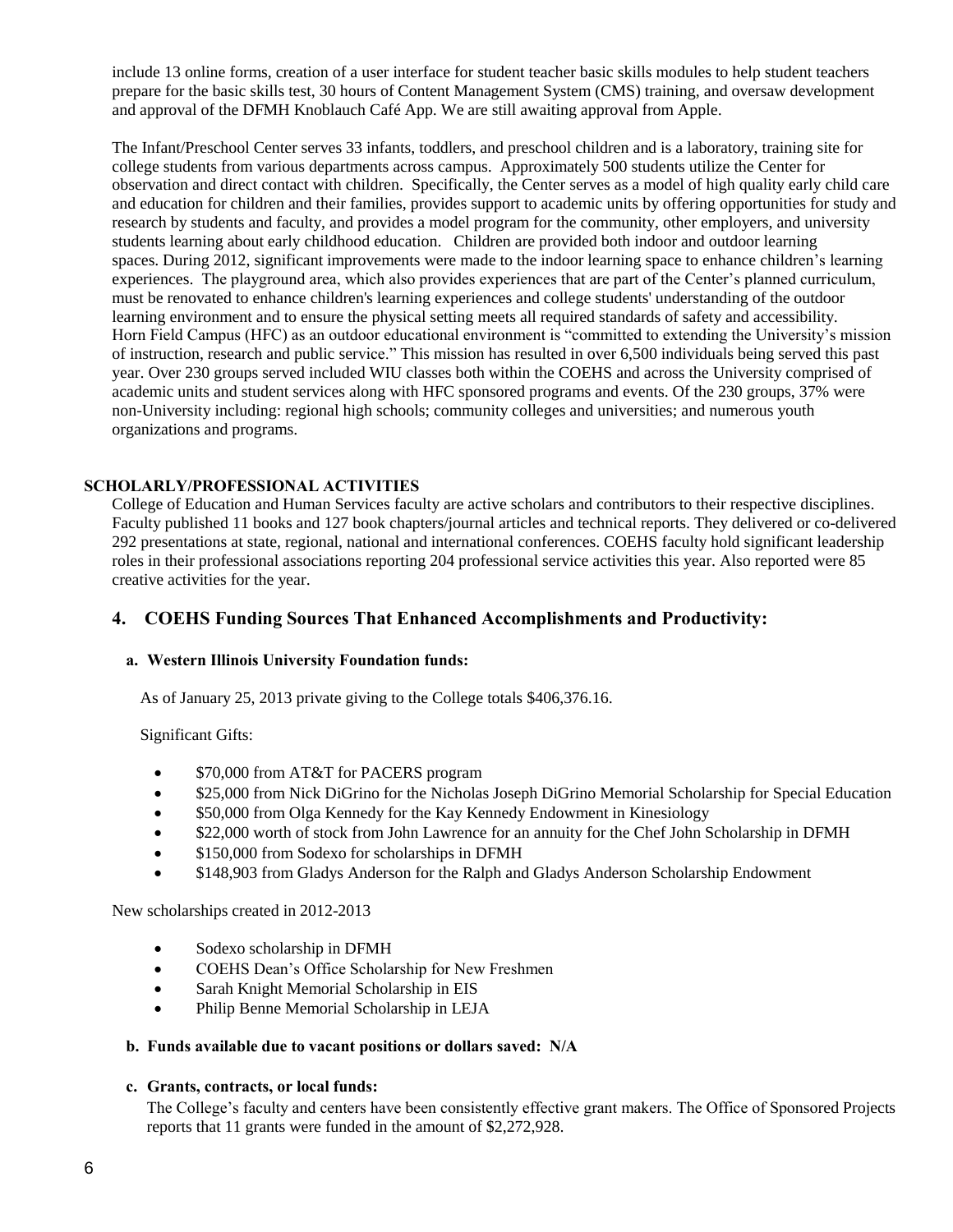## **d. Internal Reallocations: N/A**

#### **e. Other fund sources**

Approximately one-half of the College's ICR dollars return to the department responsible for obtaining the award. These ICR funds are being used to support ongoing and highly successful programs such as Faculty Innovators, to acquire classroom furnishings, to maintain electronic classrooms, and to support research initiatives. The COEHS Office of the Dean received ICR funds totaling \$79,103 in FY12 and projects a similar figure for the coming year. This figure represents the 45% share of the total ICR generated by COEHS units.

## *Budget Enhancement Outcomes for FY13*

The Provost transferred \$40,000 to purchase 31computers for the COEHS-supported, multi-application, computer lab in Horrabin Hall 111. To date, six departments from the College of Education and Human Services have offered 16 courses in the room. It has been used by CPEP to conduct training; Equal Opportunity and Access has utilized the room to conduct training; and the Center for the Application of Information Technologies has also used the room. The annual Math Conference held at WIU makes use of HH111 for sessions.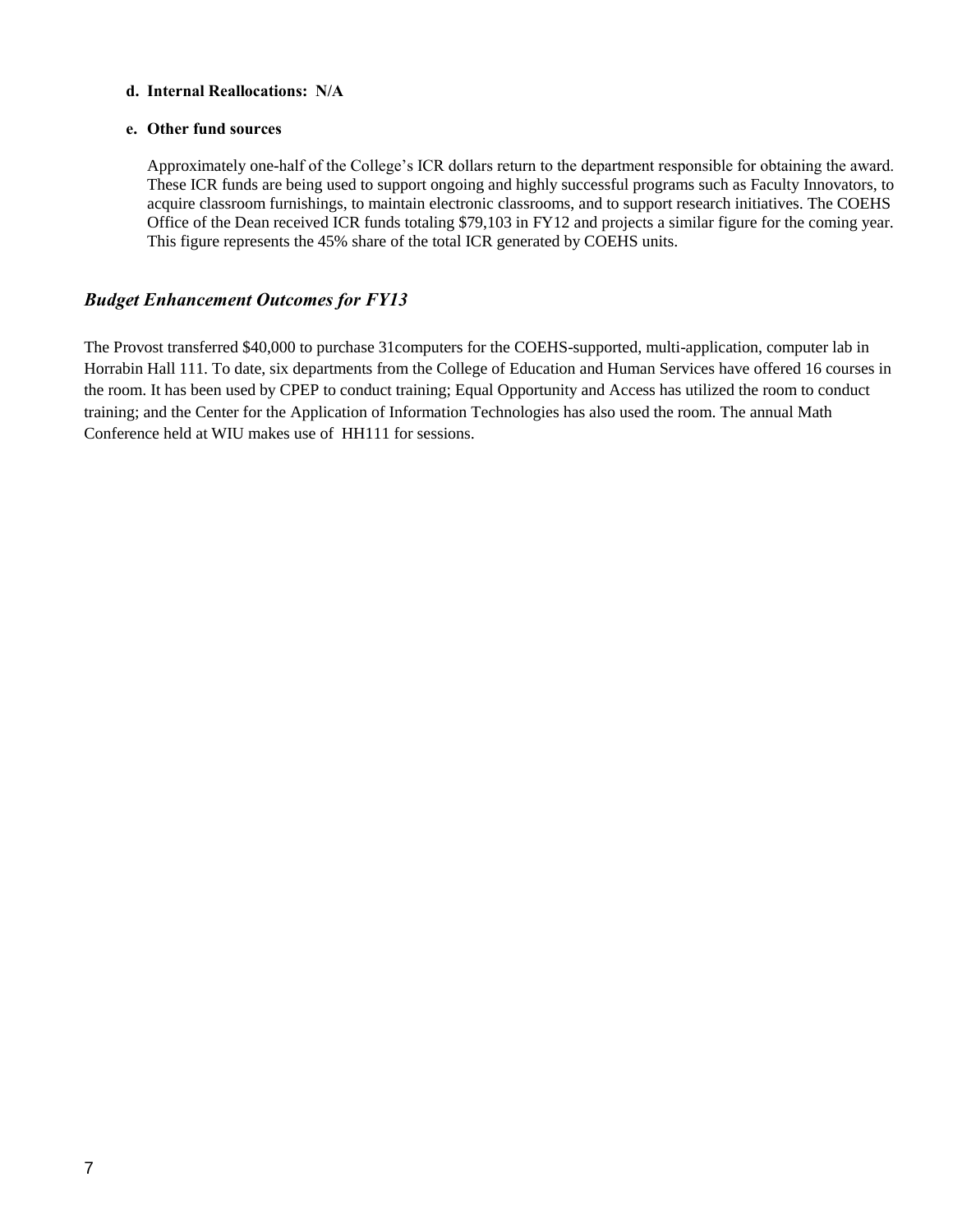# **BUDGET YEAR Fiscal Year 2014**

# **Major Objectives and Productivity Measures for FY14**

## **1. COEHS Goals and Objectives**

## **a. Enhanced Culture for Teaching and Learning**

i. Secure faculty lines for departments.

Implement the COEHS Faculty Council Colloquia.

Fund the Dean's Professional Travel Award competition for COEHS faculty

Implement the COEHS Junior Faculty Mentoring Program

Complete the audit to enhance undergraduate and graduate internship policies and procedures throughout the College

Conduct a review of the number of graduate assistants, their respective responsibilities, and alignment with best practices

Renovate the playground for appropriate learning for children and college students with a focus on safety and liability for all.

 Construct an outdoor education building that would support student learning, appropriate storage space for equipment necessary for outdoor programs, and meet standards for accreditation with the Wilderness Education Association.

## **b. Fiscal Responsibility**

- i. Conduct an environmental scan of the College's programs, as the central element of the articulation of a College strategic plan. (Continuing/Short-term)
- ii. Grow the levels of College and externally funded initiatives through the efforts of faculty and the College's designated centers with the goal of a five percent increase during the fiscal year. (Continuing)
- iii. COEHS Scholarship Gala. (Accomplished/Continuing)

## **c. Facilities Enhancement and Deferred Maintenance**

- i. Address serious safety concerns in Brophy Hall (*Unaccomplished due to funding constraints/Continuing)*
- ii. Address necessary maintenance and infrastructural needs at Horn Field Campus for the Program Coordinator residence (*Continuing)*
- iii. Purchase Knoblauch Hall Corporate Dining Room furnishings. Complete an audit to ensure more effective and appropriate use of the physical space assigned to the College and to determine future space needs (*Continuing)*
- iv. Explore funding for the design and replacement of Horrabin Hall (*Continuing)*

## **d. Internal Reallocations and Reorganizations:** N/A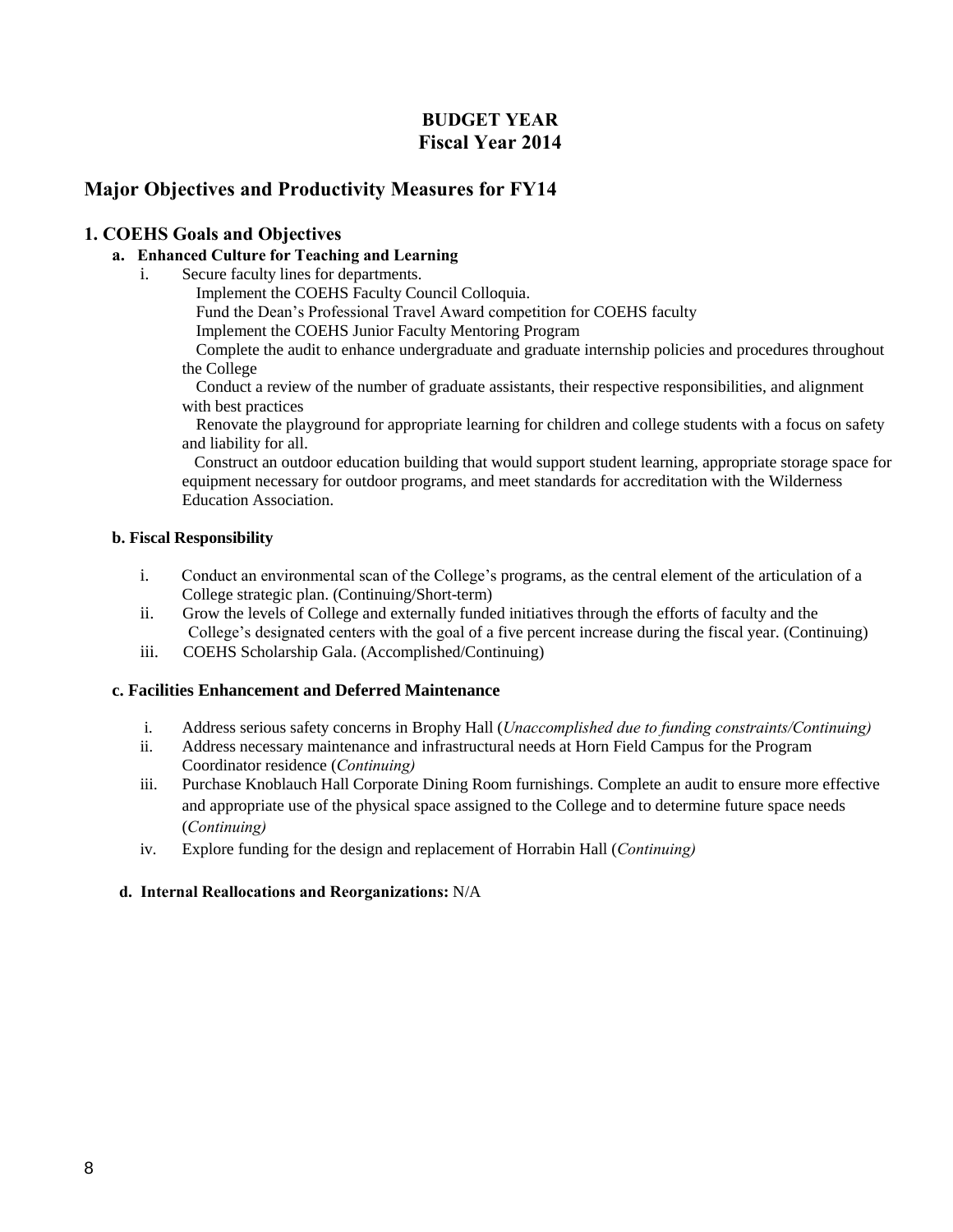# **COEHS Technology Goals and Objectives**

COEHS faculty and staff continue to be active members of the President's University Technology Advisory Group (UTAG), Mobile Computing Taskforce (MCTF), the Technology Implementation Working Group, uTech Lab Committee, the Internet Technology Advisory Committee (iTAC), the Web Accessibility Committee (WAC), and the Distance Learning Subcommittee. A college-wide technology committee was formed to advise the Dean regarding development, replacement, and training. The committee's goals and action items can be found at[:](http://www.wiu.edu/coehs/technology/techcommittee.php) 

<http://www.wiu.edu/coehs/technology/techcommittee.php> As noted below, many of the goals are dependent upon uTech providing the necessary infrastructure. The FY2014 goals are as follows:

#### a. **Maintaining Technology Infrastructure**

- a. Replace ½ (75) expiring faculty and staff computers. *(Short-term/Ongoing)*
- b. 2 classroom upgrades (ST213) HS and (HH3) EIS. *(Short-term)*
- c. WEPPAS Updates. *(Short-term)*
- d. Upgrade videoconference room (HH1), impact would improve productivity campus-wide. *(Short-term)*
- e. 3 classroom upgrades (BH125), (CH442) and (ST506). *(Mid-term)*
- f. Upgrade videoconference room (HH60), impact would improve productivity campus-wide. *(Mid-term)*
- *g.* Horrabin Hall point of egress and network upgrade. *(Mid-term)*

#### **b. Integrating Technology within the Classroom**

- a. Provision of staff resources (instructional designers, web developers and graphic artists) to assist in iOS app development and specialized instructional units. *(Short-Term/Ongoing)*
- b. Implement use of a technology (e.g., Apple TV) that will allow faculty to fully emulate their mobile devices such as, but not limited to the iPad wirelessly in COEHS classrooms. (*Short-term/Ongoing)*
- c. Continue to research and report on the use of one-to-one personalized devices and determine if moving to a one-toone initiative is practical within any of our departments. *(Short-term/Ongoing)*
- d. Provide networking capabilities, classroom hardware upgrades and programming changes for an approved desktop videoconferencing system such as Elluminate or Adobe Connect) to effectively deliver quality online courses, professional development webinars, and redundancy channels for videoconferencing courses, thus allowing us to expand current course offerings to vast geographical locations *(Mid-term)*
- e. Creation of a mock courtroom and multi-disciplinary recording and assessment playback teaching and learning facility. This room will facilitate preparing and assessing appropriate learning of Law Enforcement and Justice Administration majors for prosecution participation as well as preparation of other majors such as teacher education, social work, and college student personnel. It would also provide an avenue for partnering with area law firms by providing a place for case and witness preparation. *(Mid-Term/Ongoing)*
- f. Research need and develop proposal for providing COEHS faculty access to a qualitative statistics package for field research. *(Short-term)*
- g. Promote marketing of college technology services to get students and faculty more engaged in the use of technology. *(Short-term/Ongoing)*

## **Internal Reallocations and Reorganizations**

- 1. Planned FY14 reallocations or reorganizations: N/A
- 2. How reallocations and reorganizations further Strategic Plan goals and objectives: *See 1. above*.
- 3. How reallocations affect the unit's standard performance measures: *See 1. above*.
- 4. Plans to find new funds:
	- a. Divisional strategies to seek additional resources include a coordinated effort involving the College's eleven academic units, its centers, the Foundation and Development Office, and external partners to seek support from competitive government and foundation applied research initiatives; contracts for services with school districts, government agencies, commercial enterprise, and nonprofit organizations; corporate sponsorships; and alumni/friend development activity.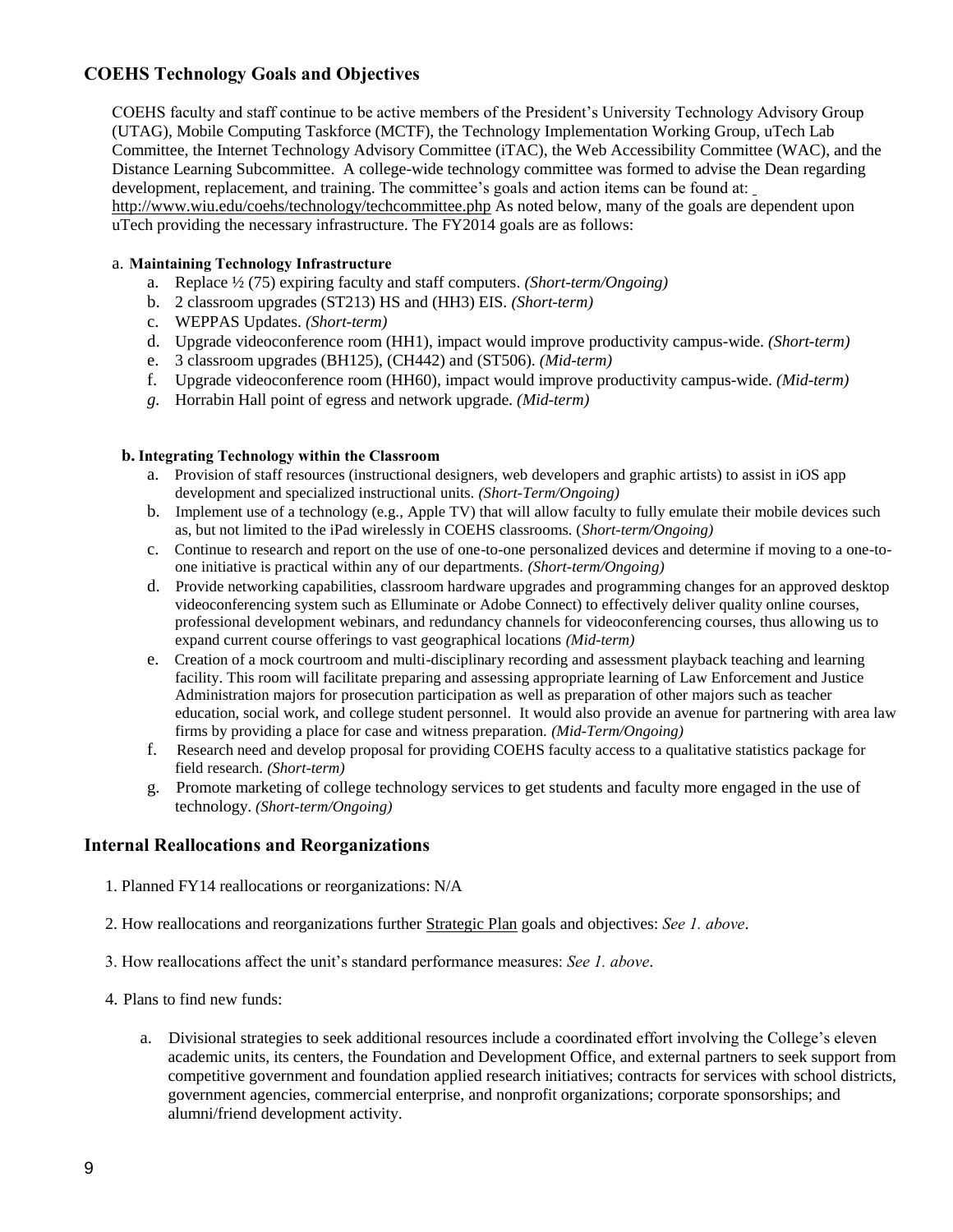- b. Additional resources would be used to enable faculty and center staff to finance various socially significant applied research projects in concert with partners in the public sphere. Additional resources would fund "release time" and "summer assigned time" for faculty to develop research proposals and make larger overall commitments to their fundable research agendas. ICR funds would be used in part.
- c. Expanding the externally funded project work performed by OPPDT; facilitating growth of existing departmentally-based centers and institutes; exploring new centers and institutes within academic units; and fully utilizing the College's friends and alumni to increase contributions.
- d. Indicators/benchmarks to track attainment of goals include maintaining current levels in externally funded grants and contracts while continuing the growth in development. The number of funded proposals and total external funding in FY14 is expected to remain or be less than FY13 level due to reduction of state and federal money available. General outcomes in the area of development are expected to reflect annual increases in the range of five to eight percent. The College establishes these targets, fully recognizing that economic eventualities may well negatively affect them.
- 5. Current status of the long-term funding goals established last year. N/A

## **Western Illinois University Quad Cities**

1. COEHS Quad Cities program descriptions and performance:

Seven graduate programs and four undergraduate programs at the QC Campus are delivered in a timely manner, utilizing face-to-face courses augmented with CODEC and online delivery methods. Course delivery strategies are based on several factors, with course content and programmatic integrity and alignment with the Agreement serving as vital considerations.

Fall 2012 Undergraduate Enrollment in the College of Education and Human Services Programs on the Quad Cities Campus

|                                                      | <b>Enrollment</b> |
|------------------------------------------------------|-------------------|
| <b>Curriculum &amp; Instruction</b>                  | 104               |
| <b>Elementary Education</b>                          | 95                |
| <b>Special Education</b>                             |                   |
| Law Enforcement & Justice Administration             | 80                |
| <b>Recreation, Park &amp; Tourism Administration</b> | 35                |
| <b>Total College of Education and Human Services</b> | 219               |
| <b>Total Western Illinois University</b>             | 799               |

Fall 2012 Enrollments of College of Education and Human Services Graduate Students in the Quad Cities by Degree Program and Location

|                                                    | 2012      |           |
|----------------------------------------------------|-----------|-----------|
|                                                    | On Campus | Extension |
| <b>Counselor Education</b>                         | 62        |           |
| Curriculum & Instruction                           | 75        | 15        |
| <b>Elementary Education</b>                        | 17        | 6         |
| Reading                                            | 33        |           |
| <b>Special Education</b>                           | 25        |           |
| <b>Educational &amp; Interdisciplinary Studies</b> | 35        |           |
| <b>Educational Leadership</b>                      | 133       | 10        |
| M.S. EDL                                           | 85        | 10        |
| Ed. Specialist                                     | 19        | 0         |
| Ed. Doctoral                                       | 29        | $\Omega$  |
| <b>Health Sciences</b>                             | 8         |           |
| <b>Instructional Design &amp; Technology</b>       | 0         |           |
| Law Enforcement & Justice Administration           | 3         |           |
| <b>Total COEHS</b>                                 | 316       | 36        |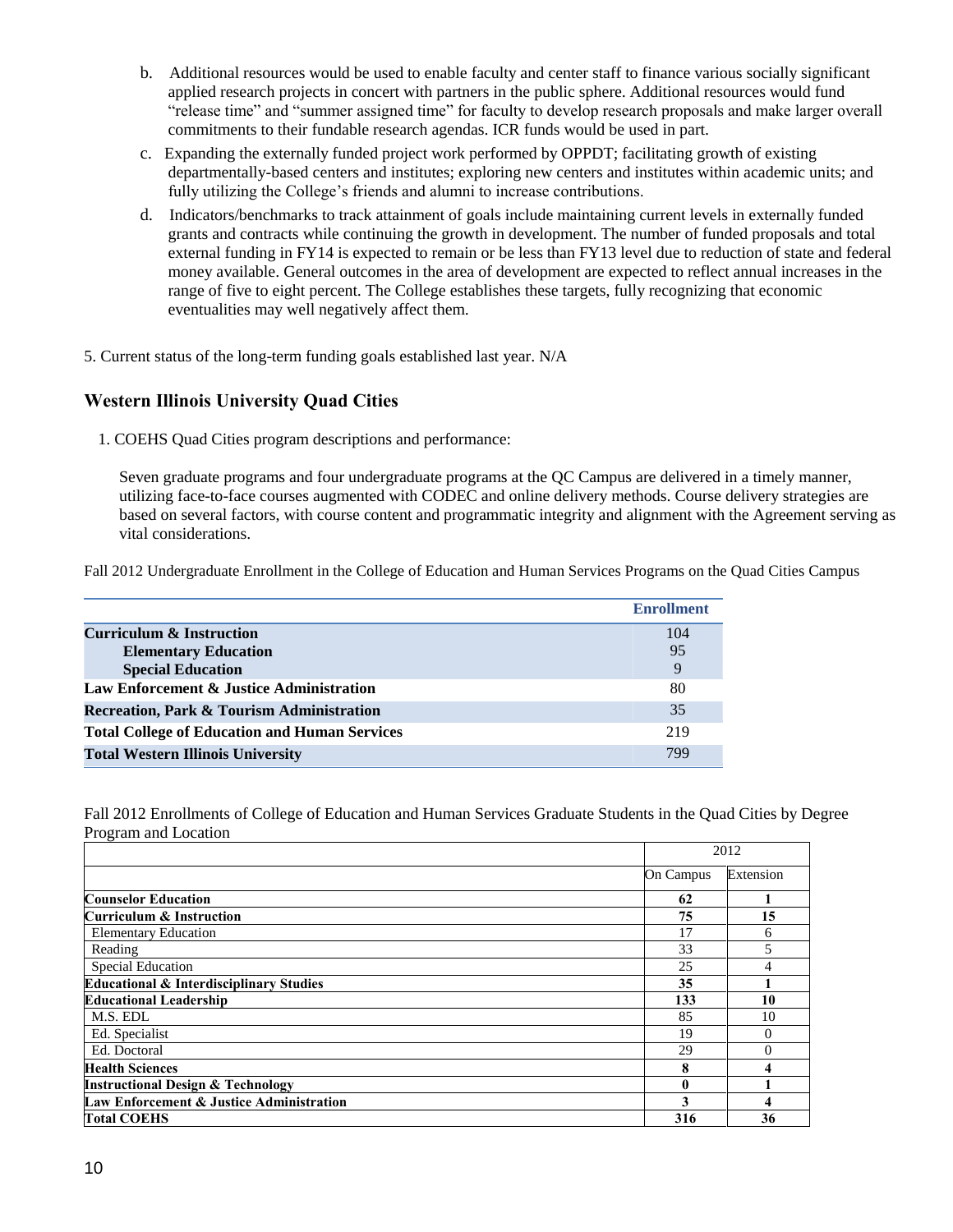#### 2. COEHS Quad Cities faculty description:

Twenty full-time COEHS faculty lines are found on the WIU Quad Cities Campus, representing the departments of Educational Leadership; Curriculum and Instruction; Educational and Interdisciplinary Studies; Law Enforcement and Justice Administration; and Recreation, Park and Tourism Administration. Health Sciences has an active degree program but no resident QC faculty members. CNED, with a chairperson and five full-time faculty lines, offers a fully accredited master's degree program. A limited number of Macomb-based faculty members deliver coursework to the WIU Quad Cities Campus face-to-face and via CODEC and online courses. QC-based faculty with unique expertise are occasionally assigned to Macomb courses. A small cadre of area practitioners served in adjunctive instructional roles at the QC Campus. Dr. Marcia Carter selected as Assistant Dean for the COEHS-Quad Cities campus vacated a Unit A position that remains unfilled at this time within the RPTA Department.

a. Requests for new programs or offerings in the Quad Cities next year: N/A

Several departments within the COEHS are investigating possibilities in the Quad Cities.

- 4. COEHS short-term (2-4 years) and long-term (5 years or more) plans for Quad Cities: The future initiatives are still under review at this time by individual units.
- a. Additional resources (grants, foundation, etc.) derived from or located in the Quad Cities: N/A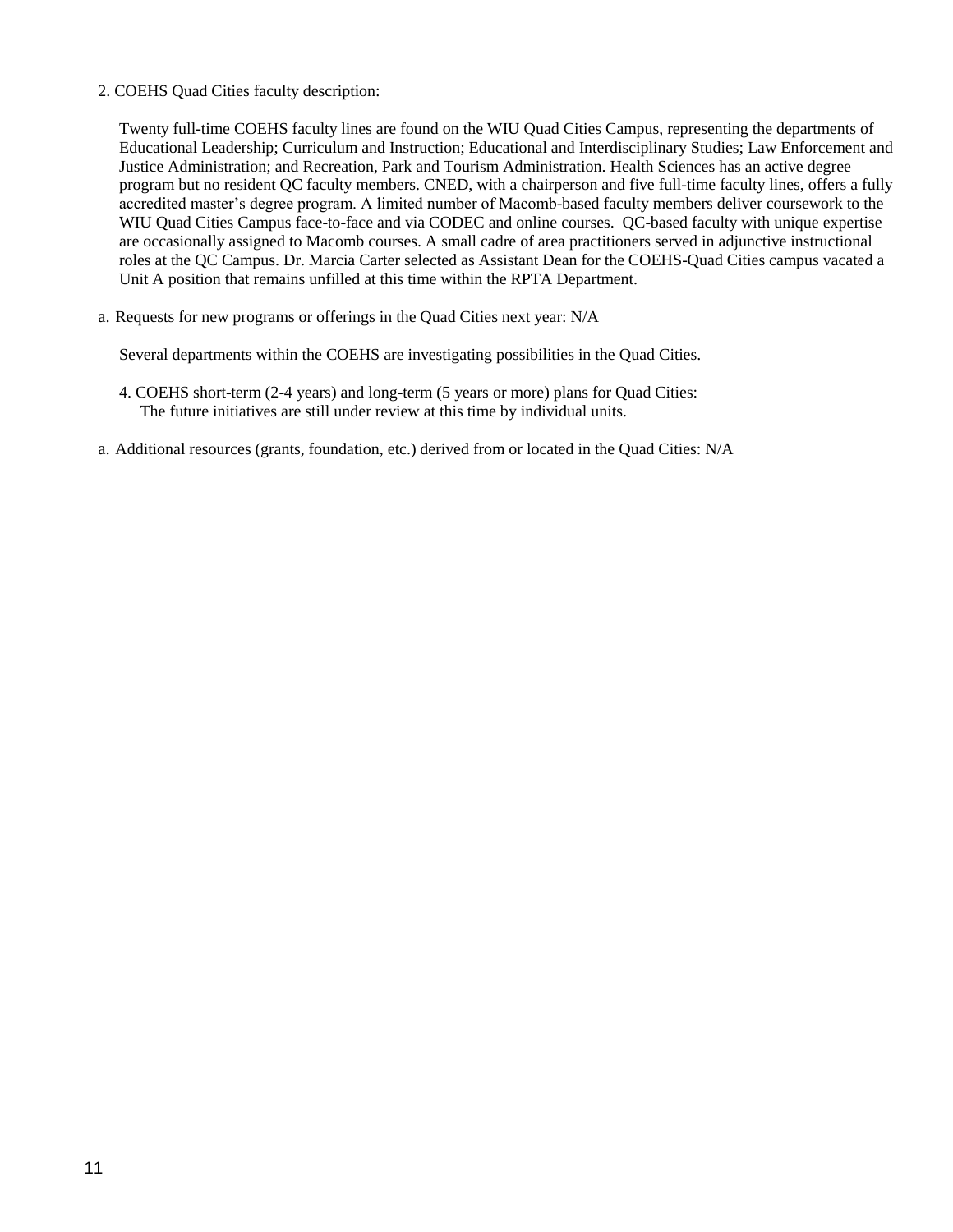## **New Funding Requests**

*See Attachments C*

*See Attachment D*

## **SUMMARY OF FY14 PRIORITIZED INITIATIVES**

Requests of the Office of the Provost for Support of COEHS FY13 Priorities

|                                                                  |                          |               | <b>CUMULATIVE</b> |
|------------------------------------------------------------------|--------------------------|---------------|-------------------|
| COLLEGE OF EDUCATION AND HUMAN SERVICES INITIATIVES              | <b>PRIORITY</b>          | <b>AMOUNT</b> | <b>REQUEST</b>    |
| Replacement of Department Chairs <sup>1</sup>                    |                          | \$330,900     | \$ 330,900        |
| Faculty Group $A^2$                                              | $\mathfrak{D}$           | 209,799       | 540,699           |
| Faculty and Staff Computer Replacement                           | 3                        | 37,500        | 578,199           |
| Horrabin Hall1 Conference Room                                   | 4                        | 104.062       | 682,261           |
| Faculty Group $B^3$                                              | $\overline{\phantom{0}}$ | 141,588       | 823,849           |
| Classroom Upgrade (Currens Hall 442 & Stipes Hall 506)           | 6                        | 44,000        | 867,849           |
| Brophy Hall Safety Issues Correction                             |                          | 24,000        | 891,849           |
| Infant and Preschool Center Playground Improvements*             | 8                        |               |                   |
| Horn Field Campus Program Coordinator Residence                  | 9                        | 40,000        | 931,849           |
| Graduate Assistant Diversity Initiative                          | 10                       | 88,000        | 1,019,849         |
| Faculty Group $C^4$                                              | 11                       | 112,204       | 1,132,053         |
| Mock Courtroom & Multi-disciplinary Recording & Playback Center* | 12                       |               |                   |
| Horrabin Hall 60 Conference Room                                 | 13                       | 78,500        | 1,210,553         |
| Horn Field Campus Outdoor Education Center*                      | 14                       |               |                   |

<sup>1</sup>Departments of Educational Leadership; Educational & Interdisciplinary Studies; and Recreation, Park & Tourism Administration

<sup>2</sup>Unit A Social Work—replacement, Unit B Kinesiology – Athletic Training – New, Unit A Recreation, Park & Tourism Administration – Replacement, & Unit A Educational & Interdisciplinary Studies – Replacement

<sup>3</sup> Unit A Faculty Dietetics, Fashion Merchandising and Hospitality – replacement; Unit B Faculty Law Enforcement & Justice Administration – new; Unit B Faculty Kinesiology – Exercise Science – conversion of departing Unit A to new Unit B <sup>4</sup> Unit A Faculty Educational Leadership – replacement and Unit A Law Enforcement & Justice Administration – new \*Cost estimates are incomplete

COEHS-Funded FY14 Priorities

|                                                            |                 |               | <b>CUMULATIVE</b> |
|------------------------------------------------------------|-----------------|---------------|-------------------|
| <b>COLLEGE OF EDUCATION AND HUMAN SERVICES INITIATIVES</b> | <b>PRIORITY</b> | <b>AMOUNT</b> | <b>REQUEST</b>    |
| Faculty and Staff Computer Replacement                     |                 | \$38,000      | \$38,000          |
| <b>Faculty Travel Awards</b>                               |                 | 25,000        | 63,000            |
| Classroom Upgrade (Horrabin Hall 3 & Stipes Hall 213)      |                 | 24,000        | 87,000            |
| <b>Environmental Scan</b>                                  |                 | 15,000        | 102,000           |
| Faculty Council Colloquia                                  |                 | 15,000        | 117,000           |
| Knoblauch Corporate Dining Room Furniture                  |                 | 7.000         | 124,000           |
| <b>WEPPAS Upgrade</b>                                      |                 | 2.500         | 126,500           |
| Junior Faculty Mentoring Program                           |                 | 3,000         | 129,500           |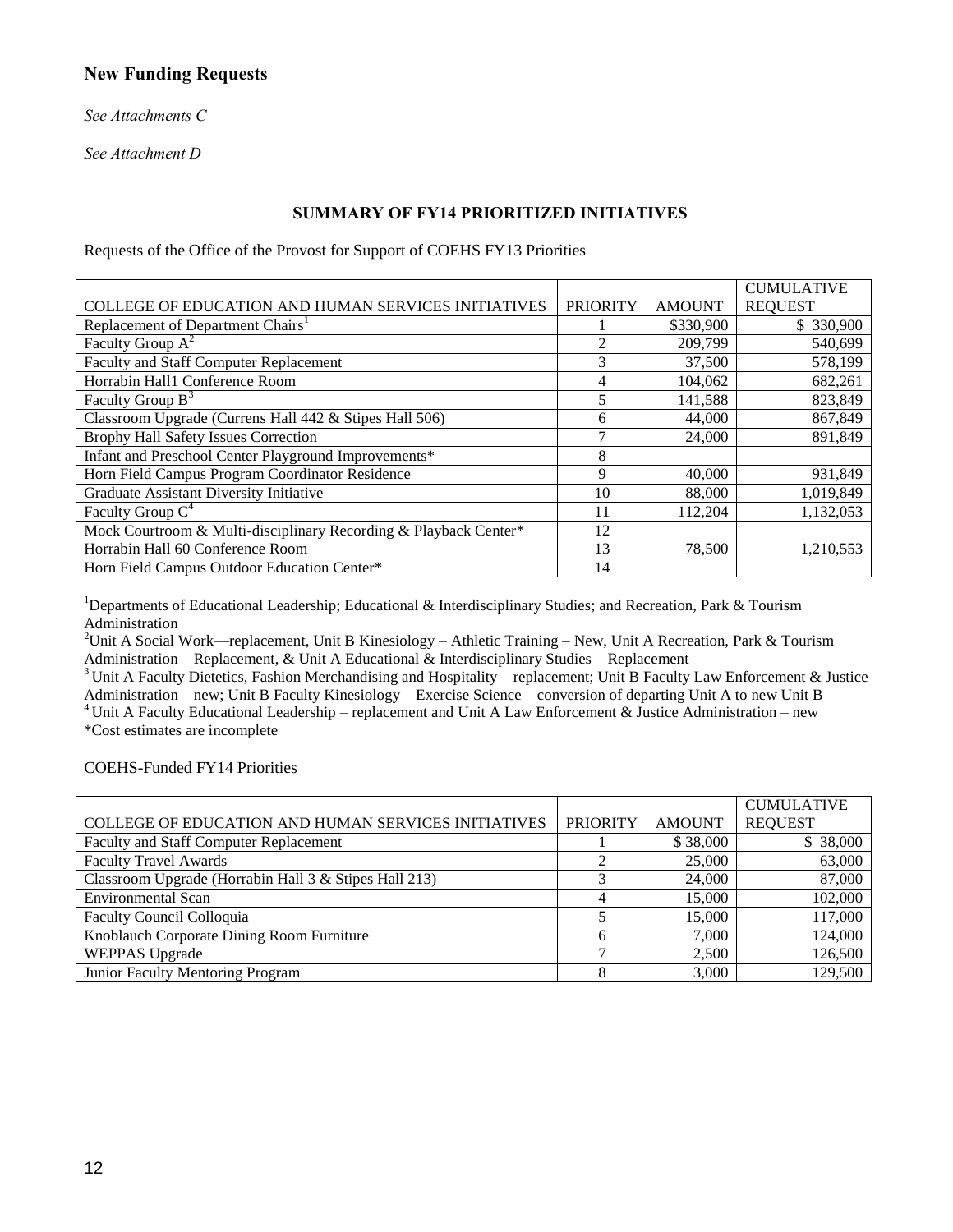## **Western Illinois University Budget Request — New Operating/Base Resources — FY14 Note: Use Attachment B for new academic degrees/options/certificates/concentrations.**

1. Unit submitting request: **College of Education and Human Services** Priority Number **1**

2. Provide a short title of the initiative/project proposed for incremental funding:

## **REPLACEMENT OF DEPARTMENT CHAIRS**

Educational Leadership Educational & Interdisciplinary Studies Recreation, Park & Tourism Administration

3. Provide a short description of the initiative/project proposed for incremental funding and how it relates to the University's goals, mission statement, or strategic plan.

The chair positions of the Departments of Educational Leadership; Educational & Interdisciplinary Studies; and Recreation, Park & Tourism Administration will be vacant as of July 1, 2013. Interim chairs have led two of the three departments during the current academic year.

Following the resignation of the permanent department chair at the end of Academic Year 2011-2012 and the impending retirement of the interim chair at the end of the current academic year, Department of Educational Leadership needs to fill its vacant leadership position. The position may be temporarily filled with an interim chair for the ensuing academic year followed by an approved search for a permanent chair. EDL is the only academic unit on campus with an active doctoral program.

The current chair of the Department of Educational & Interdisciplinary Studies is stepping down from the chair's position at the end of the current academic year and is retiring at the end of Fall Term 2013. The vast majority of students in this academic unit are graduate students in one of two programs: M.S. in Educational & Interdisciplinary Studies or M.S. in College Student Personnel. This academic unit also houses the undergraduate Bilingual Education program. An interim department chair is needed to lead this academic unit through the ensuing academic year. A permanent chair can be installed following an approved search. This unit also has faculty members housed on two campuses.

The Department of Recreation, Park & Tourism Administration is currently led by an interim chair that has indicated that he does not wish to serve in that capacity beyond this academic year. This academic unit has a stable undergraduate population ranging between 260 and 280 students and a steady graduate student population. The undergraduate program is offered on both the Macomb and Quad Cities' campuses. The graduate program is housed on the Macomb campus. An interim department chair is needed to lead this academic unit through the ensuing academic year. A permanent chair can be installed following an approved search. This unit also has faculty members housed on two campuses.

4. Describe the specific accomplishments and increases in productivity expected from this initiative/project and how results will be measured or evaluated.

The effectiveness of the previously identified academic units, as well as the College, would be enhanced by having functioning leadership in each of the departments. Specifically with the addition of a department chair, the Department of Educational Leadership will be able to continue to deliver its three graduate programs: M.S. in Educational Leadership; Ed.S. in Educational Leadership; and Ed.D. in Educational Leadership. The unit needs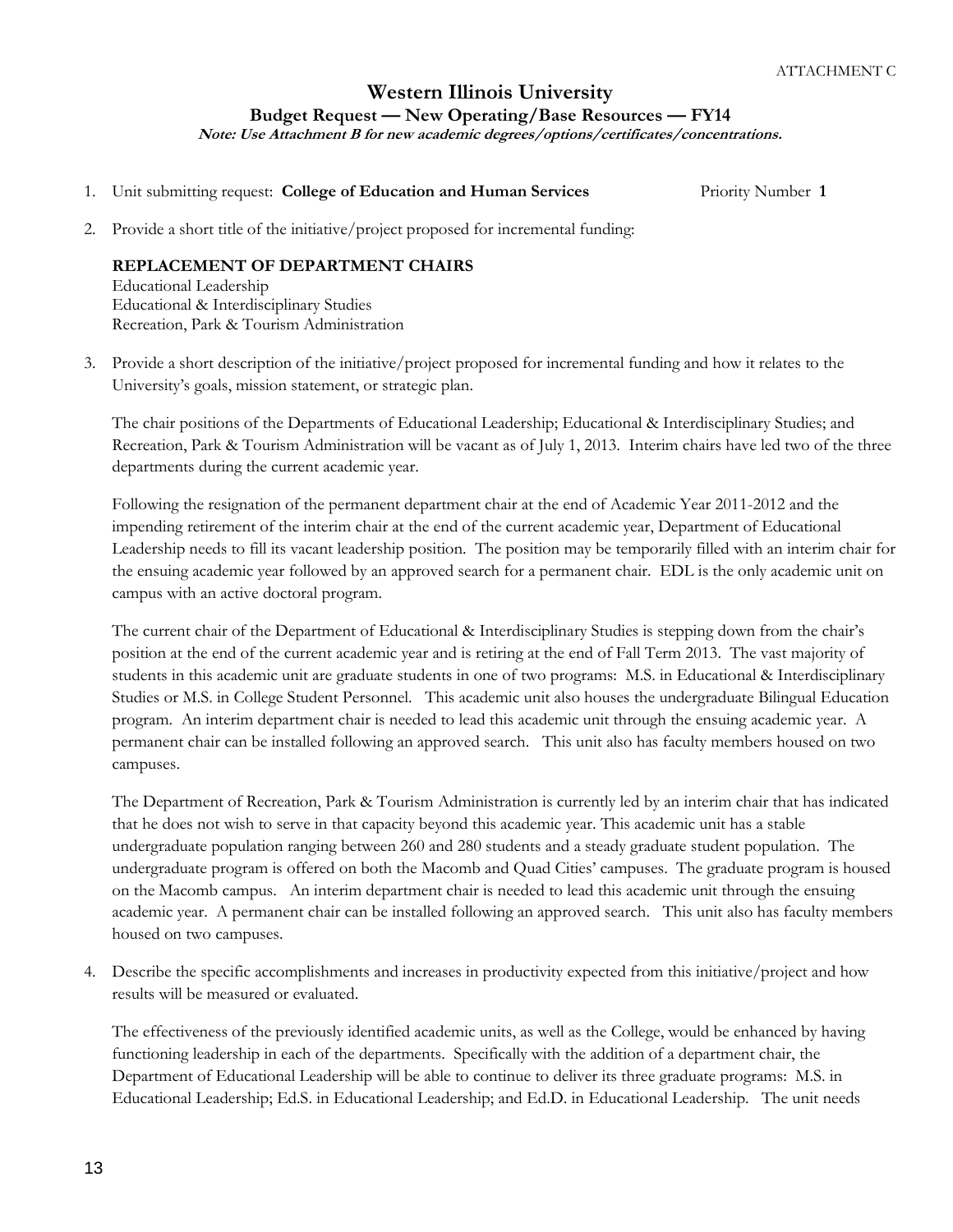effective leadership as it addresses changes in its programs mandated by the state. Similarly the Department of Educational & Interdisciplinary Studies would benefit from functional leadership during the ensuing academic year.

The unit plays an important role in the Teacher Education Program on campus as it delivers foundational courses for students seeking major a teacher preparation program on campus. Hiring a new leader for the Department of Recreation, Park & Tourism Administration will allow the academic unit to maintain both its instructional resources and management resources necessary for meeting its goals.

5. Provide a listing of all incremental funds requested by the following categories:

| <b>Fund Type</b>                    | <b>One-Time Funding</b><br>(FY2014 Only)* | <b>Continuous Funding</b><br>(Beginning FY2014)* | <b>Requested Funding</b><br>(Beginning FY2015) |
|-------------------------------------|-------------------------------------------|--------------------------------------------------|------------------------------------------------|
| <b>Personnel Services</b>           |                                           |                                                  |                                                |
| Faculty-Tenure Track                |                                           |                                                  |                                                |
| Faculty-Non Tenure Track            |                                           |                                                  |                                                |
| <b>Graduate Assistants</b>          |                                           |                                                  |                                                |
| Administrative                      |                                           | 330,900                                          |                                                |
| Other                               |                                           |                                                  |                                                |
| Equipment & Instructional Materials |                                           |                                                  |                                                |
| Library Materials                   |                                           |                                                  |                                                |
| Contractual Services                |                                           |                                                  |                                                |
| <b>Other Operating Funds</b>        |                                           |                                                  |                                                |
| <b>SUBTOTALS</b>                    |                                           | 330,900                                          |                                                |
| TOTAL NEW FUNDING REQUIRED 330,900  |                                           |                                                  |                                                |

*(Double-click to edit Microsoft Office Excel worksheet.)*

\* Please indicate if new positions are to be hired in FY2014 or FY2015. Also, indicate if the FY2014 request is for one-time funding or a continuous increase to the base.

<sup>6.</sup> Will the initiative/project be supplemented by other funds? \_\_\_\_\_\_ Yes \_\_\_\_X\_ No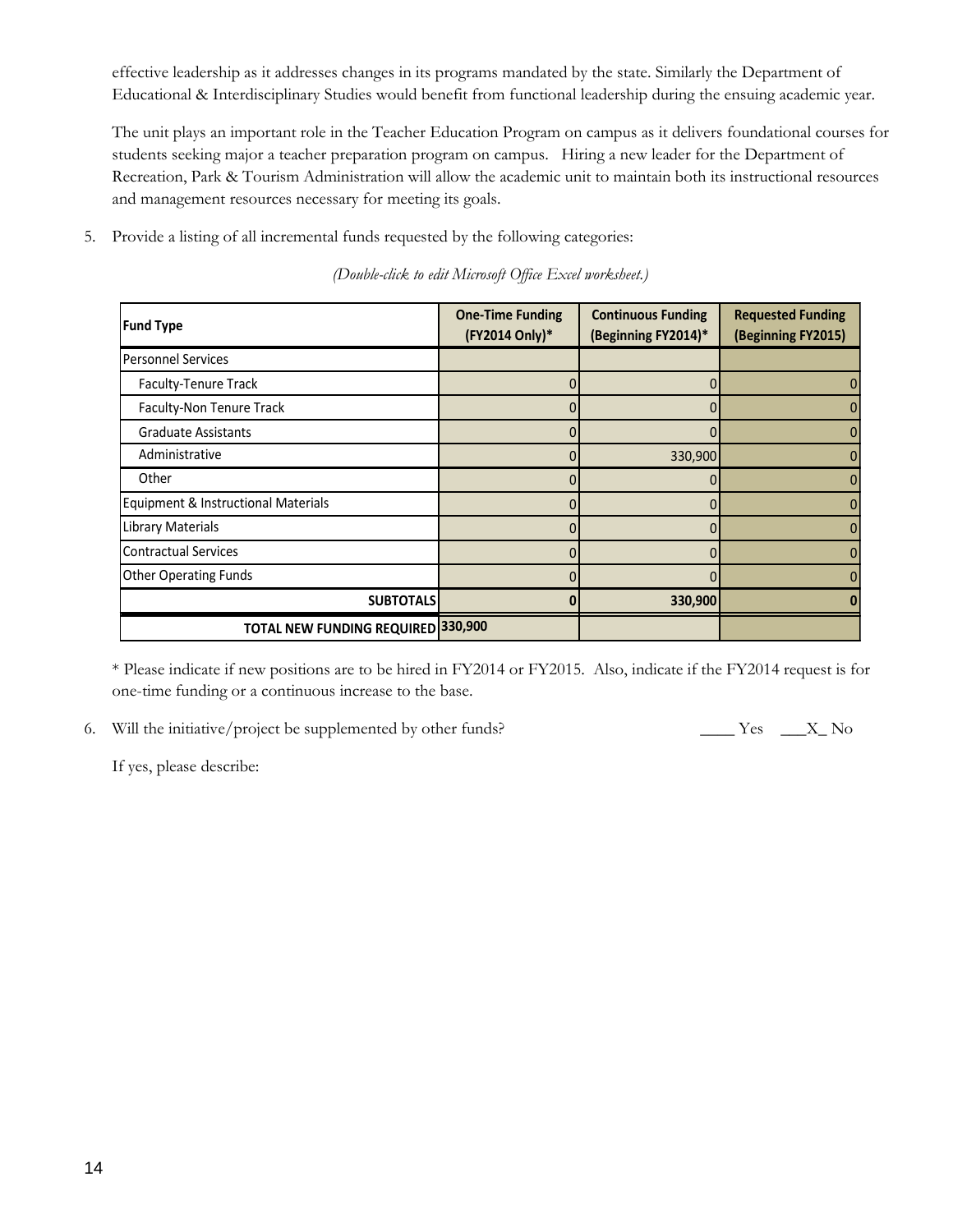**Note: Use Attachment B for new academic degrees/options/certificates/concentrations.**

1. Unit submitting request: **College of Education and Human Services** Priority Number **2**

2. Provide a short title of the initiative/project proposed for incremental funding:

## **FACULTY GROUP A:**

Unit A Faculty for Social Work (replacing Aguiniga) Unit B Faculty for Kinesiology – Athletic Training (new) Unit A Faculty for Recreation, Park & Tourism Administration (replacing Carter) Unit A Faculty for Educational & Interdisciplinary Studies (replacing Adams)

3. Provide a short description of the initiative/project proposed for incremental funding and how it relates to the University's goals, mission statement, or strategic plan.

The need is to replace full time faculty members who are leaving the University at the end of the current academic year as well as to address a need for additional faculty support in COEHS academic units.

The B.S. in Social Work program is a vibrant program with the number of student majors ranging from 270 to 290. The program is accredited by the CSWE.

With the demand for clinical as well as didactic courses the current faculty in this area are unable to cover the needs based on enrollment. The program also has to meet national accreditation standards and with increasing enrollment this is becoming more and more difficult to achieve.

Dr. Marcia Carter became the Assistant Dean for the College of Education and Human Services in the Quad Cities during this current academic year. The department needs to replace the specialty in therapeutic recreation that she offered the unit.

The incumbent will retire effective May 31, 2013. This academic unit needs to replace the retiring faculty member. The vast majority of students in this academic unit are graduate students in one of two programs: M.S. in Educational & Interdisciplinary Studies or M.S. in College Student Personnel.

4. Describe the specific accomplishments and increases in productivity expected from this initiative/project and how results will be measured or evaluated.

Hiring faculty will allow these academic units to maintain the instructional resources necessary for meetings their goals on either the Macomb or Quad Cities campus or both.

More specifically, given how close Social Work is to exceeding the student to faculty ratio established by the CSWE, failure to replace this departing faculty member would potentially put this unit out of compliance with this criterion, which is 25:1. A similar but slightly different concern is true for Athletic Training in that the clinical demands for this program puts the program director into overload status. The Unit B faculty member will be responsible for a number of courses requiring clinical supervision, thus reducing the amount effort the program coordinator would need to devote in this aspect of the accredited program. Dr. Marcia Carter became the Assistant Dean for the College of Education and Human Services in the Quad Cities during this current academic year. RPTA needs to replace the specialty that she offered the unit. EIS plays an important role in the Teacher Education Program on campus as it delivers foundational courses for students seeking major a teacher preparation program on campus.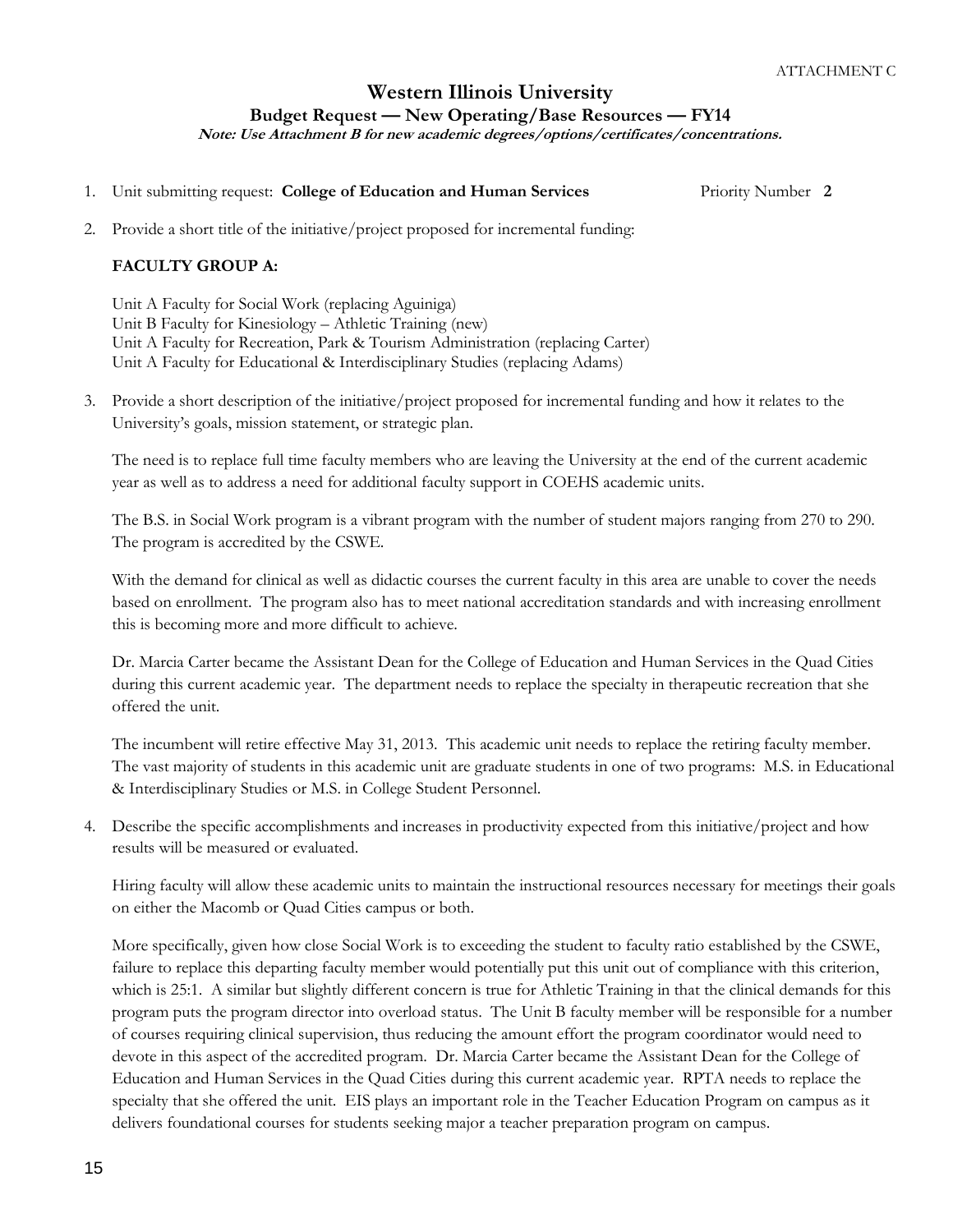5. Provide a listing of all incremental funds requested by the following categories:

| <b>Fund Type</b>                    | <b>One-Time Funding</b><br>(FY2014 Only)* | <b>Continuous Funding</b><br>(Beginning FY2014)* | <b>Requested Funding</b><br>(Beginning FY2015) |
|-------------------------------------|-------------------------------------------|--------------------------------------------------|------------------------------------------------|
| <b>Personnel Services</b>           |                                           |                                                  |                                                |
| Faculty-Tenure Track                |                                           | 166,806                                          |                                                |
| Faculty-Non Tenure Track            | 0                                         | 42,993                                           |                                                |
| <b>Graduate Assistants</b>          |                                           |                                                  |                                                |
| Administrative                      | 0                                         | 0                                                |                                                |
| Other                               |                                           |                                                  |                                                |
| Equipment & Instructional Materials |                                           |                                                  |                                                |
| Library Materials                   |                                           |                                                  |                                                |
| <b>Contractual Services</b>         |                                           |                                                  |                                                |
| <b>Other Operating Funds</b>        |                                           |                                                  |                                                |
| <b>SUBTOTALS</b>                    |                                           | 209,799                                          |                                                |
| TOTAL NEW FUNDING REQUIRED 209,799  |                                           |                                                  |                                                |

*(Double-click to edit Microsoft Office Excel worksheet.)*

\* Please indicate if new positions are to be hired in FY2014 or FY2015. Also, indicate if the FY2014 request is for one-time funding or a continuous increase to the base.

6. Will the initiative/project be supplemented by other funds? \_\_\_\_\_\_ Yes \_\_\_X\_\_ No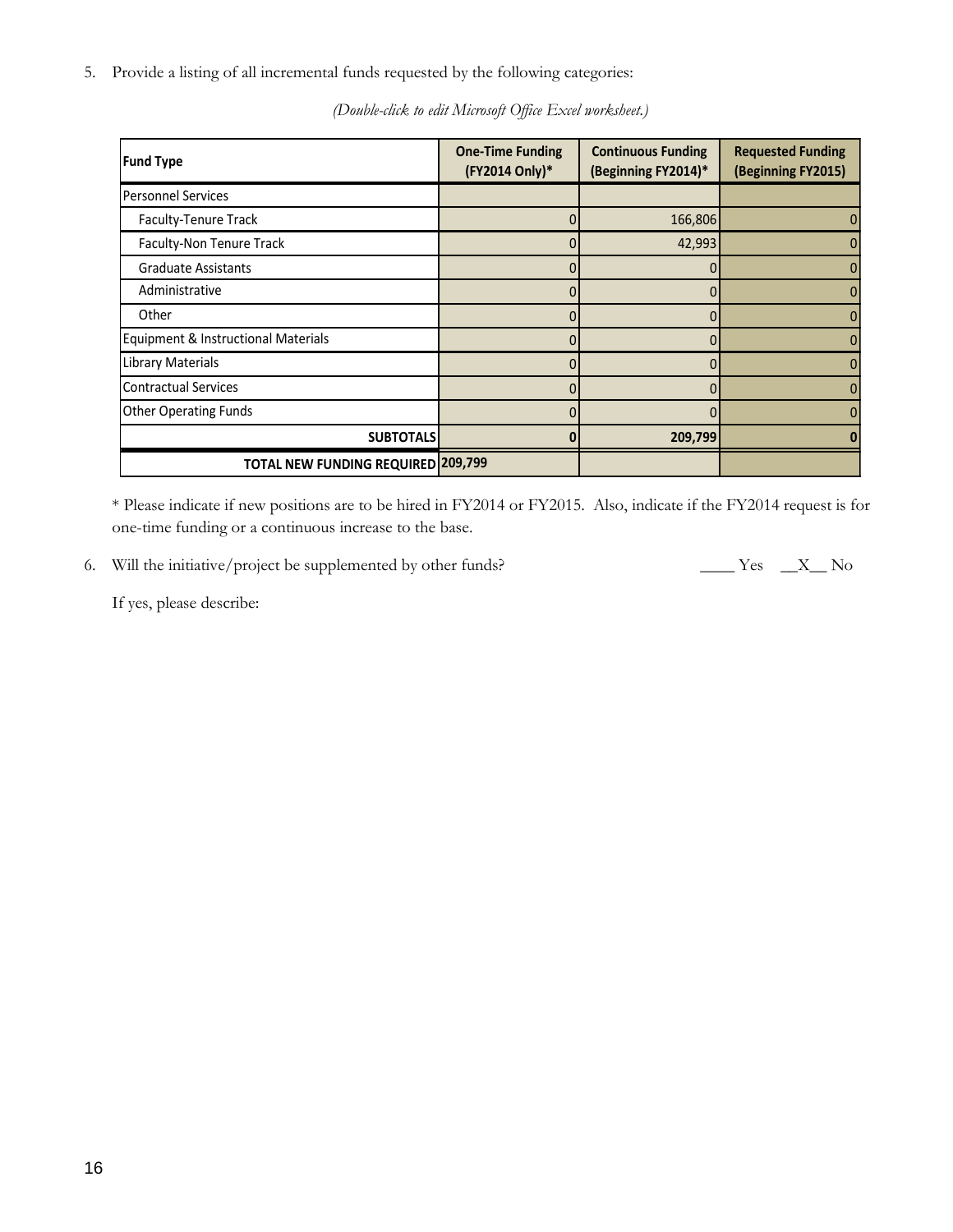# **Western Illinois University**

**Budget Request — New Operating/Base Resources — FY14**

**Note: Use Attachment B for new academic degrees/options/certificates/concentrations.**

- 1. Unit submitting request: **College of Education and Human Services** Priority Number **3**
- 2. Provide a short title of the initiative/project proposed for incremental funding:

## **FACULTY AND STAFF COMPUTER REPLACEMENT**

3. Provide a short description of the initiative/project proposed for incremental funding and how it relates to the University's goals, mission statement, or strategic plan.

The replacement of aging and failing computers will contribute to the faculty and staff within the College to meet their articulated goals. COEHS hopes to replace 75 faculty and staff computers in FY 14. COEHS plans on using College resources for 38 of the computers.

4. Describe the specific accomplishments and increases in productivity expected from this initiative/project and how results will be measured or evaluated.

#### **See above.**

5. Provide a listing of all incremental funds requested by the following categories:

| <b>Fund Type</b>                         | <b>One-Time Funding</b><br>(FY2014 Only)* | <b>Continuous Funding</b><br>(Beginning FY2014)* | <b>Requested Funding</b><br>(Beginning FY2015) |
|------------------------------------------|-------------------------------------------|--------------------------------------------------|------------------------------------------------|
| <b>Personnel Services</b>                |                                           |                                                  |                                                |
| Faculty-Tenure Track                     |                                           |                                                  | 0                                              |
| Faculty-Non Tenure Track                 |                                           |                                                  | 0                                              |
| <b>Graduate Assistants</b>               |                                           |                                                  | $\mathbf{0}$                                   |
| Administrative                           |                                           |                                                  | $\mathbf{0}$                                   |
| Other                                    |                                           |                                                  | 0                                              |
| Equipment & Instructional Materials      | 37,000                                    |                                                  | $\mathbf{0}$                                   |
| <b>Library Materials</b>                 |                                           |                                                  | 0                                              |
| Contractual Services                     |                                           |                                                  | $\mathbf{0}$                                   |
| <b>Other Operating Funds</b>             |                                           |                                                  | $\mathbf{0}$                                   |
| <b>SUBTOTALS</b>                         | 37,000                                    |                                                  |                                                |
| <b>TOTAL NEW FUNDING REQUIRED 37,000</b> |                                           |                                                  |                                                |

*(Double-click to edit Microsoft Office Excel worksheet.)*

\* Please indicate if new positions are to be hired in FY2014 or FY2015. Also, indicate if the FY2014 request is for one-time funding or a continuous increase to the base.

6. Will the initiative/project be supplemented by other funds?  $X_X = X_{\text{max}} - X$ 

If yes, please describe: Available funds from the Dean's budgets along with Indirect Cost Recovery funds will be used assist in the purchase of these needed machines for the College's faculty and staff. It is anticipated that 50 percent (\$37,500) will come College sources.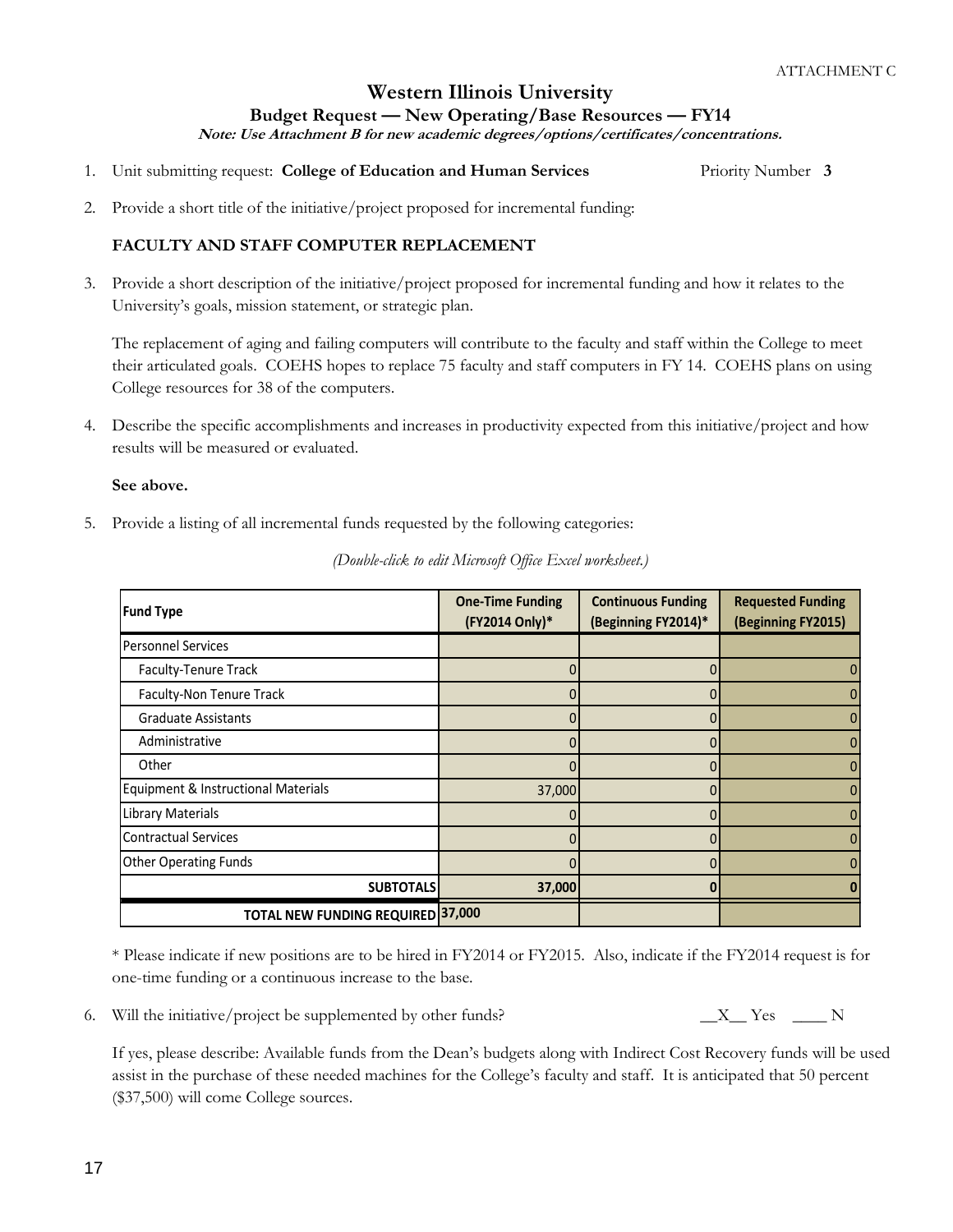**Note: Use Attachment B for new academic degrees/options/certificates/concentrations.**

1. Unit submitting request: **College of Education and Human Services** Priority Number 4

2. Provide a short title of the initiative/project proposed for incremental funding:

## **HORRABIN HALL 1 CONFERENCE ROOM UPGRADE**

3. Provide a short description of the initiative/project proposed for incremental funding and how it relates to the University's goals, mission statement, or strategic plan.

Horrabin Hall 1 conference room is one of the most frequently used midsized venues on the Macomb campus. It is regularly used for meetings, social gatherings, and mini-conferences. In addition to its size and aesthetic appeal, it possesses videoconference capabilities that allow the two campuses to communicate. The technology in this room, unfortunately, no longer functions effectively, resulting in less than desirable videoconference experiences.

4. Describe the specific accomplishments and increases in productivity expected from this initiative/project and how results will be measured or evaluated.

The Macomb campus and its constituencies need a midsized venue with reliable videoconferencing capabilities.

5. Provide a listing of all incremental funds requested by the following categories:

| <b>Fund Type</b>                          | <b>One-Time Funding</b><br>(FY2014 Only)* | <b>Continuous Funding</b><br>(Beginning FY2014)* | <b>Requested Funding</b><br>(Beginning FY2015) |
|-------------------------------------------|-------------------------------------------|--------------------------------------------------|------------------------------------------------|
| Personnel Services                        |                                           |                                                  |                                                |
| Faculty-Tenure Track                      |                                           |                                                  |                                                |
| Faculty-Non Tenure Track                  |                                           |                                                  |                                                |
| <b>Graduate Assistants</b>                |                                           |                                                  |                                                |
| Administrative                            |                                           |                                                  |                                                |
| Other                                     |                                           |                                                  |                                                |
| Equipment & Instructional Materials       |                                           |                                                  |                                                |
| Library Materials                         |                                           |                                                  |                                                |
| Contractual Services                      | 104,062                                   |                                                  |                                                |
| <b>Other Operating Funds</b>              |                                           |                                                  |                                                |
| <b>SUBTOTALS</b>                          | 104,062                                   |                                                  |                                                |
| <b>TOTAL NEW FUNDING REQUIRED 104,062</b> |                                           |                                                  |                                                |

*(Double-click to edit Microsoft Office Excel worksheet.)*

\* Please indicate if new positions are to be hired in FY2014 or FY2015. Also, indicate if the FY2014 request is for one-time funding or a continuous increase to the base.

6. Will the initiative/project be supplemented by other funds? \_\_\_\_\_\_ Yes \_\_\_X\_\_ No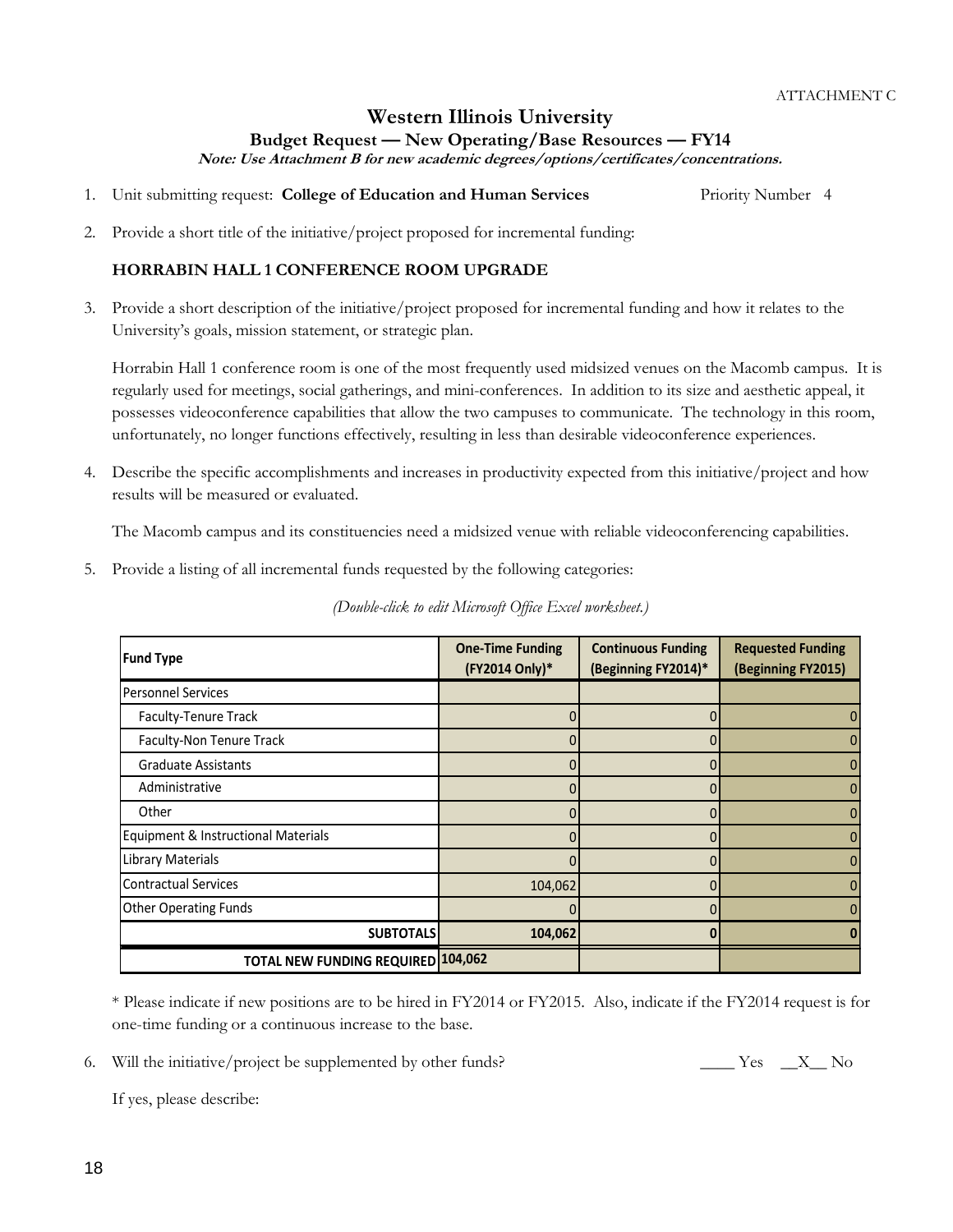## **Western Illinois University**

**Budget Request — New Operating/Base Resources — FY14**

**Note: Use Attachment B for new academic degrees/options/certificates/concentrations.**

1. Unit submitting request: **College of Education and Human Services** Priority Number 5

2. Provide a short title of the initiative/project proposed for incremental funding:

## **FACULTY GROUP B**

Unit A Faculty Dietetics, Fashion Merchandising and Hospitality (replacing Janice King) Unit B Faculty Law Enforcement & Justice Administration (new) Unit B Kinesiology – Exercise Science (conversion of Unit A to Unit B)

3. Provide a short description of the initiative/project proposed for incremental funding and how it relates to the University's goals, mission statement, or strategic plan.

The need is to replace full-time faculty members who are leaving the University at the end of the current academic year as well as to address a need for additional faculty support in COEHS academic units.

Dr. Janice King retired two years ago and the position has not been filled with a permanent tenure-track faculty member. The academic unit could use the expertise provided by a person with a terminal degree in the area of fashion merchandising.

Overall growth in the undergraduate student population in the School of Law Enforcement & Justice Administration has created a need for an additional Unit B faculty member. The Director of the School will identify specifically which area of instruction to pursue with this position as numerous personnel changes have occurred in the past couple of years. Also with the implementation of a new program in Fire Science the specific need for faculty may vary.

Given the course loads and the specific kinds of instruction needed in this diverse department, a Unit B faculty position in the area of Exercise Science is needed. Faculty with more clinical skills are needed to cover a major part of the curriculum.

4. Describe the specific accomplishments and increases in productivity expected from this initiative/project and how results will be measured or evaluated.

Hiring faculty will allow these academic units to maintain the instructional resources necessary for meetings their goals on either the Macomb or Quad Cities campus or both. Specifically, DFMH should hire Unit A faculty to meet the needs of the department beyond that of teaching courses. The scholarly/creative professional integrity of the unit is compromised in a small department such as DFMH when the number of faculty member holding the terminal degree is diminished. Hiring a new Unit B faculty member will allow the School to maintain the instructional resources necessary for meeting its goals reduce its dependence on adjunct instructors. The hiring of a Unit B faculty member would provide greater flexibility in the coverage of clinical/laboratory courses. Additionally, the chair would be able to assign Unit A faculty to more didactic sections of the curriculum.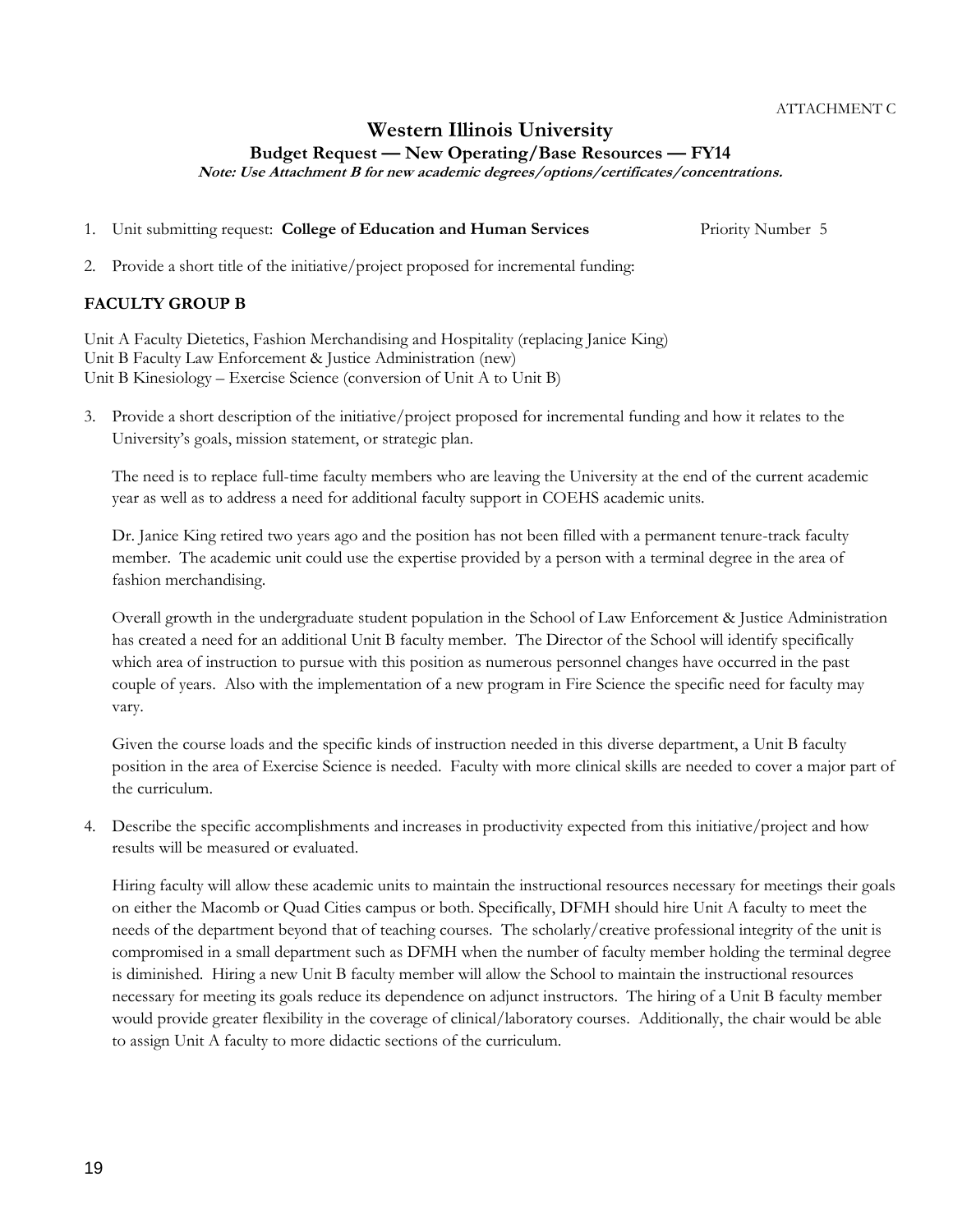5. Provide a listing of all incremental funds requested by the following categories:

| <b>Fund Type</b>                    | <b>One-Time Funding</b><br>(FY2014 Only)* | <b>Continuous Funding</b><br>(Beginning FY2014)* | <b>Requested Funding</b><br>(Beginning FY2015) |
|-------------------------------------|-------------------------------------------|--------------------------------------------------|------------------------------------------------|
| <b>Personnel Services</b>           |                                           |                                                  |                                                |
| Faculty-Tenure Track                |                                           | 55,602                                           |                                                |
| Faculty-Non Tenure Track            |                                           | 85,986                                           |                                                |
| <b>Graduate Assistants</b>          |                                           |                                                  |                                                |
| Administrative                      | 0                                         | 0                                                |                                                |
| Other                               |                                           |                                                  |                                                |
| Equipment & Instructional Materials |                                           |                                                  |                                                |
| <b>Library Materials</b>            |                                           |                                                  |                                                |
| <b>Contractual Services</b>         |                                           |                                                  |                                                |
| <b>Other Operating Funds</b>        |                                           |                                                  |                                                |
| <b>SUBTOTALS</b>                    |                                           | 141,588                                          |                                                |
| TOTAL NEW FUNDING REQUIRED 141,588  |                                           |                                                  |                                                |

*(Double-click to edit Microsoft Office Excel worksheet.)*

\* Please indicate if new positions are to be hired in FY2014 or FY2015. Also, indicate if the FY2014 request is for one-time funding or a continuous increase to the base.

6. Will the initiative/project be supplemented by other funds? \_\_\_\_\_\_ Yes \_\_\_\_X\_ No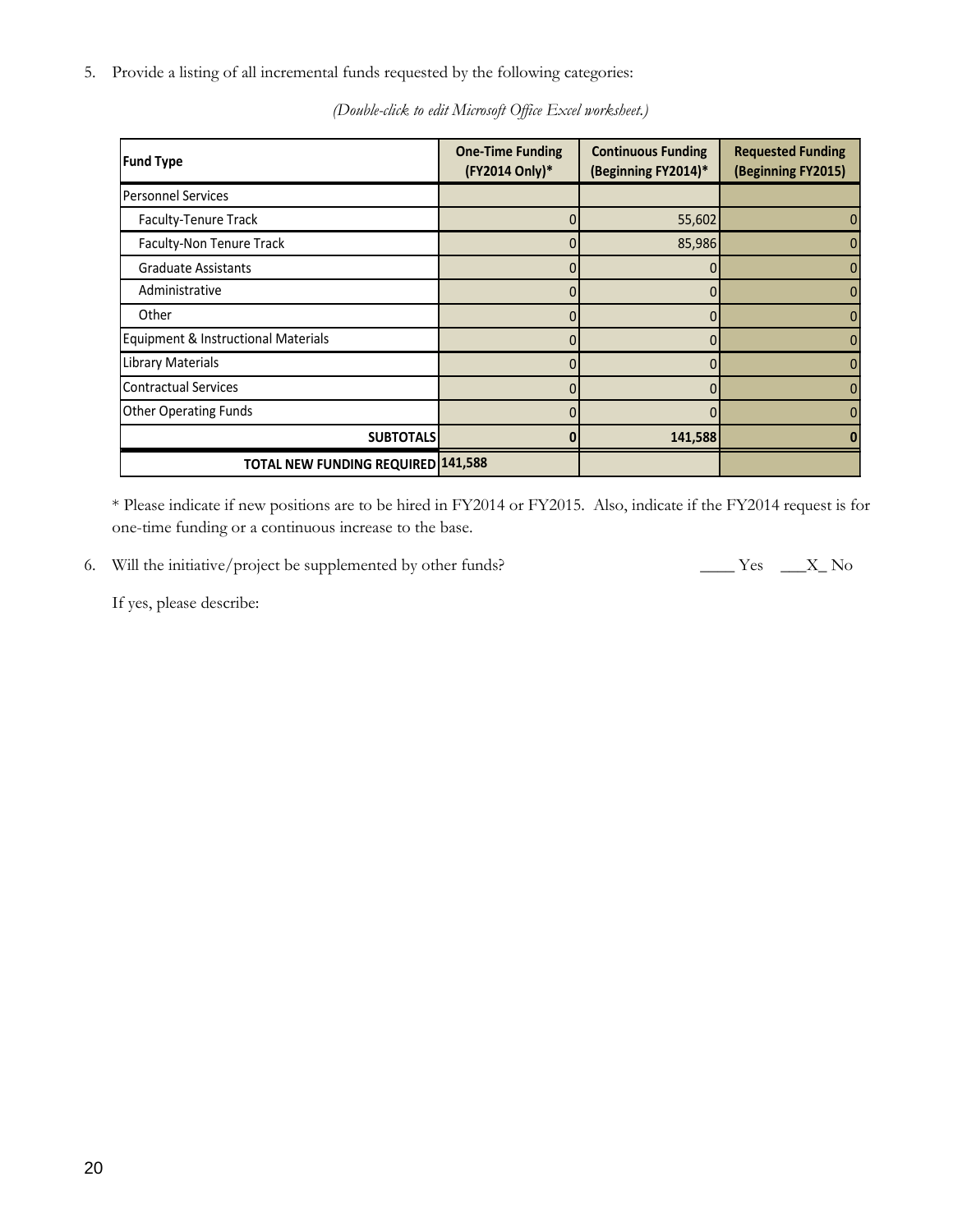**Note: Use Attachment B for new academic degrees/options/certificates/concentrations.**

1. Unit submitting request: **College of Education and Human Services** Priority Number 6

2. Provide a short title of the initiative/project proposed for incremental funding:

## **ELECTRONIC CLASSROOM UPGRADES: CURRENS 442 & STIPES 506**

3. Provide a short description of the initiative/project proposed for incremental funding and how it relates to the University's goals, mission statement, or strategic plan.

The College is attempting to preserve a rotational system that ensures that its electronic classrooms remain functional, with limited down time. The funds requested would allow for the upgrade of two classrooms, Currens Hall 442 and Stipes Hall 506. Stipes Hall 506 is a newly acquired classroom for the School of Law Enforcement & Justice Administration.

4. Describe the specific accomplishments and increases in productivity expected from this initiative/project and how results will be measured or evaluated.

Since many of our electronic classrooms are used multiple times a day the impact of the failure of a projector, console, other pieces of equipment is quickly compounded as classes and instructors are affected, often over a period of days. With a reasonable rotation period, failures of this sort may be avoided.

5. Provide a listing of all incremental funds requested by the following categories:

| <b>Fund Type</b>                         | <b>One-Time Funding</b><br>(FY2014 Only)* | <b>Continuous Funding</b><br>(Beginning FY2014)* | <b>Requested Funding</b><br>(Beginning FY2015) |
|------------------------------------------|-------------------------------------------|--------------------------------------------------|------------------------------------------------|
| <b>Personnel Services</b>                |                                           |                                                  |                                                |
| Faculty-Tenure Track                     |                                           |                                                  |                                                |
| <b>Faculty-Non Tenure Track</b>          |                                           |                                                  |                                                |
| <b>Graduate Assistants</b>               |                                           |                                                  |                                                |
| Administrative                           |                                           | $\overline{0}$                                   |                                                |
| Other                                    |                                           |                                                  |                                                |
| Equipment & Instructional Materials      |                                           |                                                  |                                                |
| Library Materials                        |                                           |                                                  |                                                |
| <b>Contractual Services</b>              | 44,000                                    | 0                                                |                                                |
| <b>Other Operating Funds</b>             |                                           |                                                  |                                                |
| <b>SUBTOTALS</b>                         | 44,000                                    | n                                                |                                                |
| <b>TOTAL NEW FUNDING REQUIRED 44,000</b> |                                           |                                                  |                                                |

*(Double-click to edit Microsoft Office Excel worksheet.)*

\* Please indicate if new positions are to be hired in FY2014 or FY2015. Also, indicate if the FY2014 request is for one-time funding or a continuous increase to the base.

6. Will the initiative/project be supplemented by other funds?  $\begin{array}{ccc} \text{Yes} & \text{X} \text{No} \end{array}$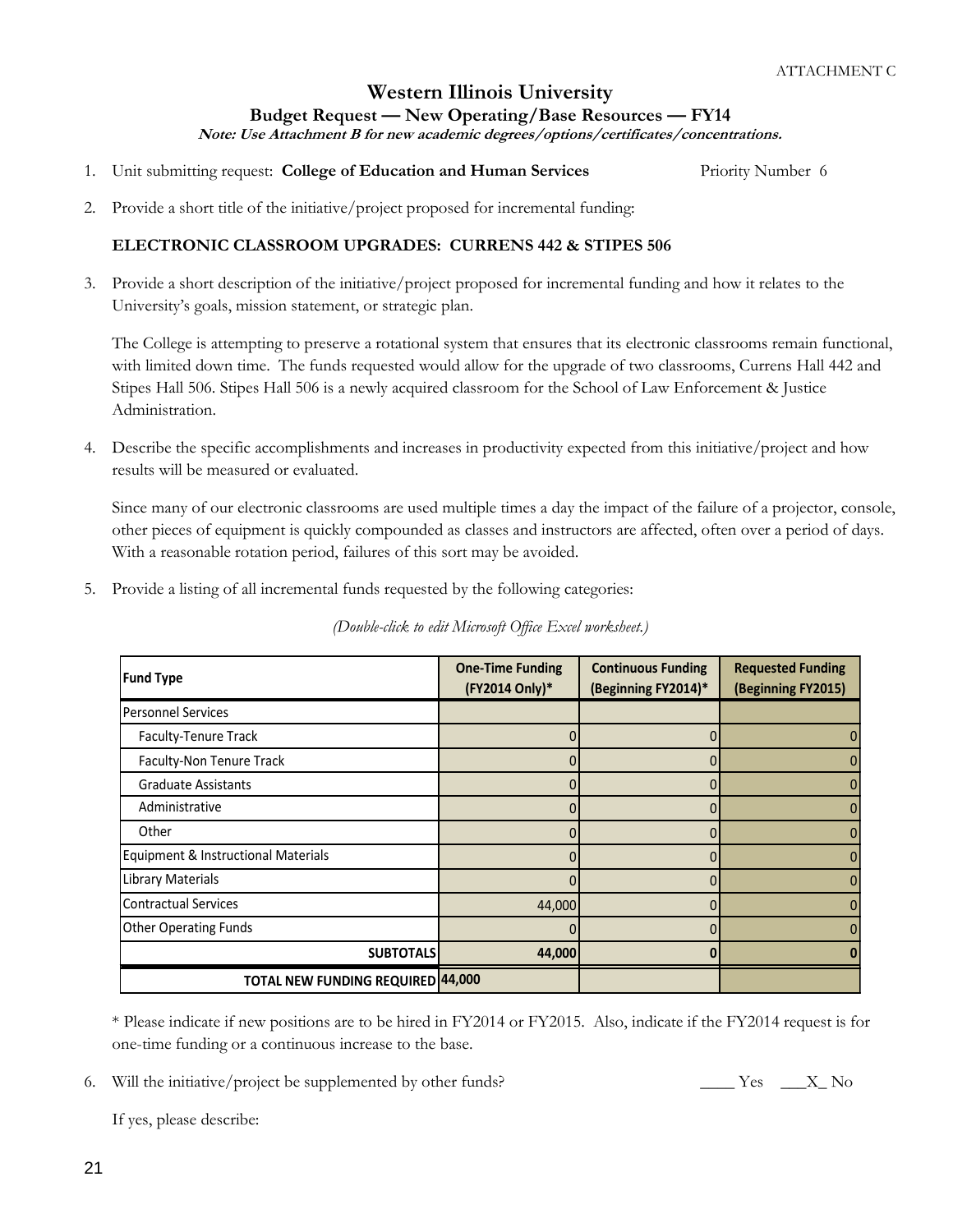**Note: Use Attachment B for new academic degrees/options/certificates/concentrations.**

1. Unit submitting request: **College of Education and Human Services** Priority Number 7

2. Provide a short title of the initiative/project proposed for incremental funding:

## **BROPHY HALL SAFETY ISSUE**

3. Provide a short description of the initiative/project proposed for incremental funding and how it relates to the University's goals, mission statement, or strategic plan.

Funds were previously requested and approved to address structural and safety concerns in Brophy Hall. An uneven and unstable gymnasium floor represents a hazard. The correction of the floor condition and repairing the ceiling above it are needed to ensure a safe learning environment for the WIU community.

4. Describe the specific accomplishments and increases in productivity expected from this initiative/project and how results will be measured or evaluated.

Although, this request has received support from central administration in prior reporting periods, funds have yet been released for this project. Hence, the request has been reintroduced in the current consolidated annual report.

5. Provide a listing of all incremental funds requested by the following categories:

| <b>Fund Type</b>                         | <b>One-Time Funding</b><br>(FY2014 Only)* | <b>Continuous Funding</b><br>(Beginning FY2014)* | <b>Requested Funding</b><br>(Beginning FY2015) |
|------------------------------------------|-------------------------------------------|--------------------------------------------------|------------------------------------------------|
| Personnel Services                       |                                           |                                                  |                                                |
| Faculty-Tenure Track                     |                                           |                                                  |                                                |
| Faculty-Non Tenure Track                 |                                           |                                                  |                                                |
| <b>Graduate Assistants</b>               |                                           |                                                  |                                                |
| Administrative                           |                                           |                                                  |                                                |
| Other                                    |                                           |                                                  |                                                |
| Equipment & Instructional Materials      |                                           |                                                  |                                                |
| Library Materials                        |                                           |                                                  |                                                |
| <b>Contractual Services</b>              | 24,000                                    |                                                  |                                                |
| <b>Other Operating Funds</b>             |                                           |                                                  |                                                |
| <b>SUBTOTALS</b>                         | 24,000                                    |                                                  |                                                |
| <b>TOTAL NEW FUNDING REQUIRED 24,000</b> |                                           |                                                  |                                                |

*(Double-click to edit Microsoft Office Excel worksheet.)*

\* Please indicate if new positions are to be hired in FY2014 or FY2015. Also, indicate if the FY2014 request is for one-time funding or a continuous increase to the base.

6. Will the initiative/project be supplemented by other funds?  $\angle$  Yes  $\angle$  X No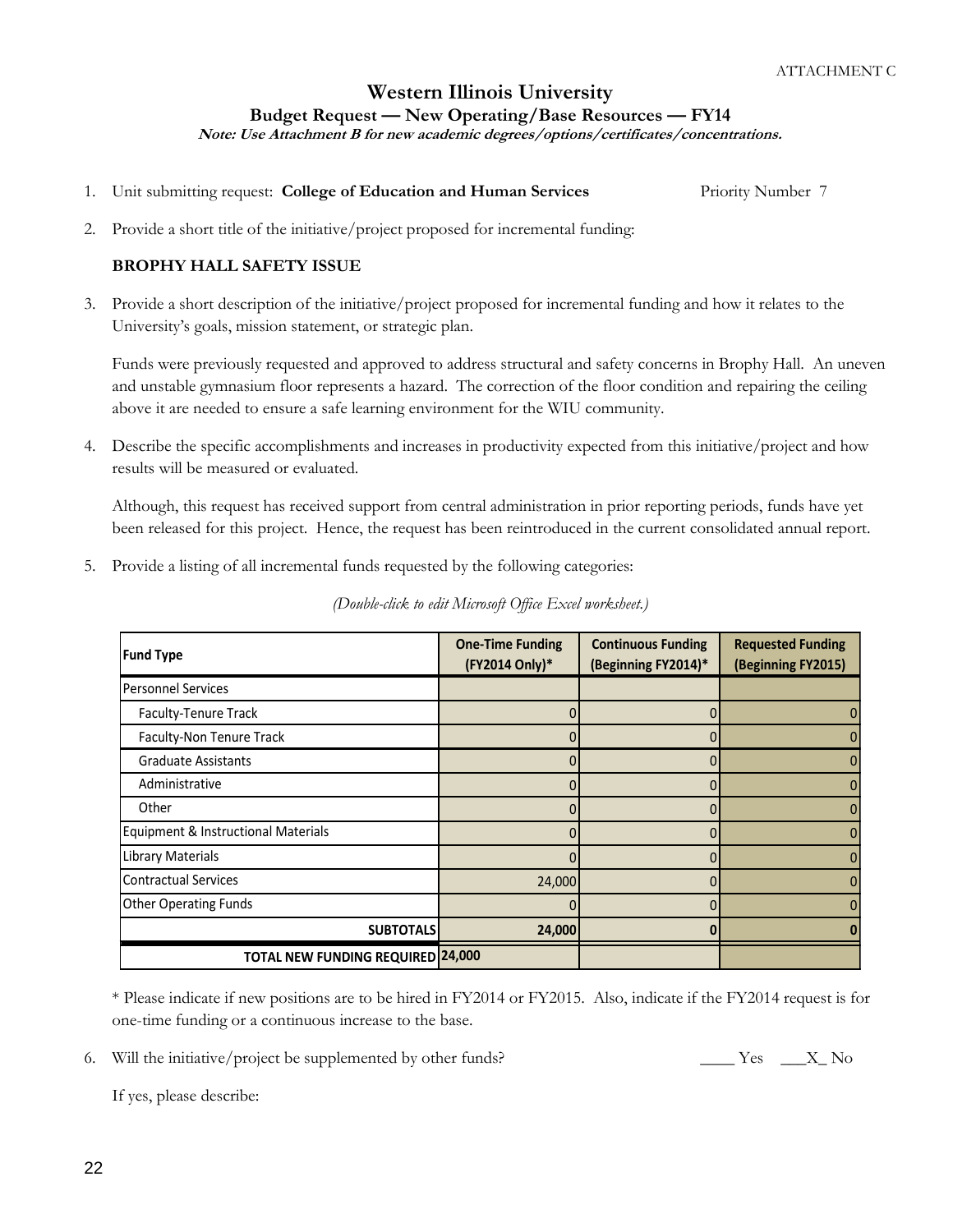**Note: Use Attachment B for new academic degrees/options/certificates/concentrations.**

1. Unit submitting request: **College of Education and Human Services** Priority Number 9

2. Provide a short title of the initiative/project proposed for incremental funding:

## **HORN FIELD CAMPUS PROGRAM COORDINATOR RESIDENCE**

3. Provide a short description of the initiative/project proposed for incremental funding and how it relates to the University's goals, mission statement, or strategic plan.

HFC supports the RPTA department by offering the outdoor classroom, so to speak. So the outdoor educational environment refers to the fact that experiential education happens in the outdoor classroom, by practicing what is being taught simultaneously. Leadership classes spend time in the classroom learning about theory, then come to Horn to practice the theory by leading groups, executing programs, etc. Many of our classes have this experiential piece to enhance the classroom instruction. Additionally HFC operates a small lodge in which guest can spend overnight. As part of that service the Program Coordinator has twenty-four responsibilities for the operation.

4. Describe the specific accomplishments and increases in productivity expected from this initiative/project and how results will be measured or evaluated.

The current residence for the program coordinator is badly in need of repair. Estimates to repair the structure to meet University standards exceed the cost of replacement. Without twenty-four hour supervision the lodging component of HFC not be possible.

5. Provide a listing of all incremental funds requested by the following categories:

| <b>Fund Type</b>                    | <b>One-Time Funding</b><br>(FY2014 Only)* | <b>Continuous Funding</b><br>(Beginning FY2014)* | <b>Requested Funding</b><br>(Beginning FY2015) |
|-------------------------------------|-------------------------------------------|--------------------------------------------------|------------------------------------------------|
| <b>Personnel Services</b>           |                                           |                                                  |                                                |
| Faculty-Tenure Track                |                                           |                                                  |                                                |
| Faculty-Non Tenure Track            | N                                         | $\Omega$                                         |                                                |
| <b>Graduate Assistants</b>          |                                           |                                                  |                                                |
| Administrative                      |                                           | 0                                                |                                                |
| Other                               |                                           |                                                  |                                                |
| Equipment & Instructional Materials |                                           |                                                  |                                                |
| Library Materials                   |                                           | $\Omega$                                         |                                                |
| <b>Contractual Services</b>         | 40,000                                    | <sup>0</sup>                                     |                                                |
| <b>Other Operating Funds</b>        |                                           |                                                  |                                                |
| <b>SUBTOTALS</b>                    | 40,000                                    | n                                                |                                                |
| TOTAL NEW FUNDING REQUIRED 40,000   |                                           |                                                  |                                                |

*(Double-click to edit Microsoft Office Excel worksheet.)*

\* Please indicate if new positions are to be hired in FY2014 or FY2015. Also, indicate if the FY2014 request is for one-time funding or a continuous increase to the base.

6. Will the initiative/project be supplemented by other funds?  $X_{\text{max}}$  Yes  $X_{\text{max}}$  No

If yes, please describe: **Foundation and alumni support would be considered for this project.**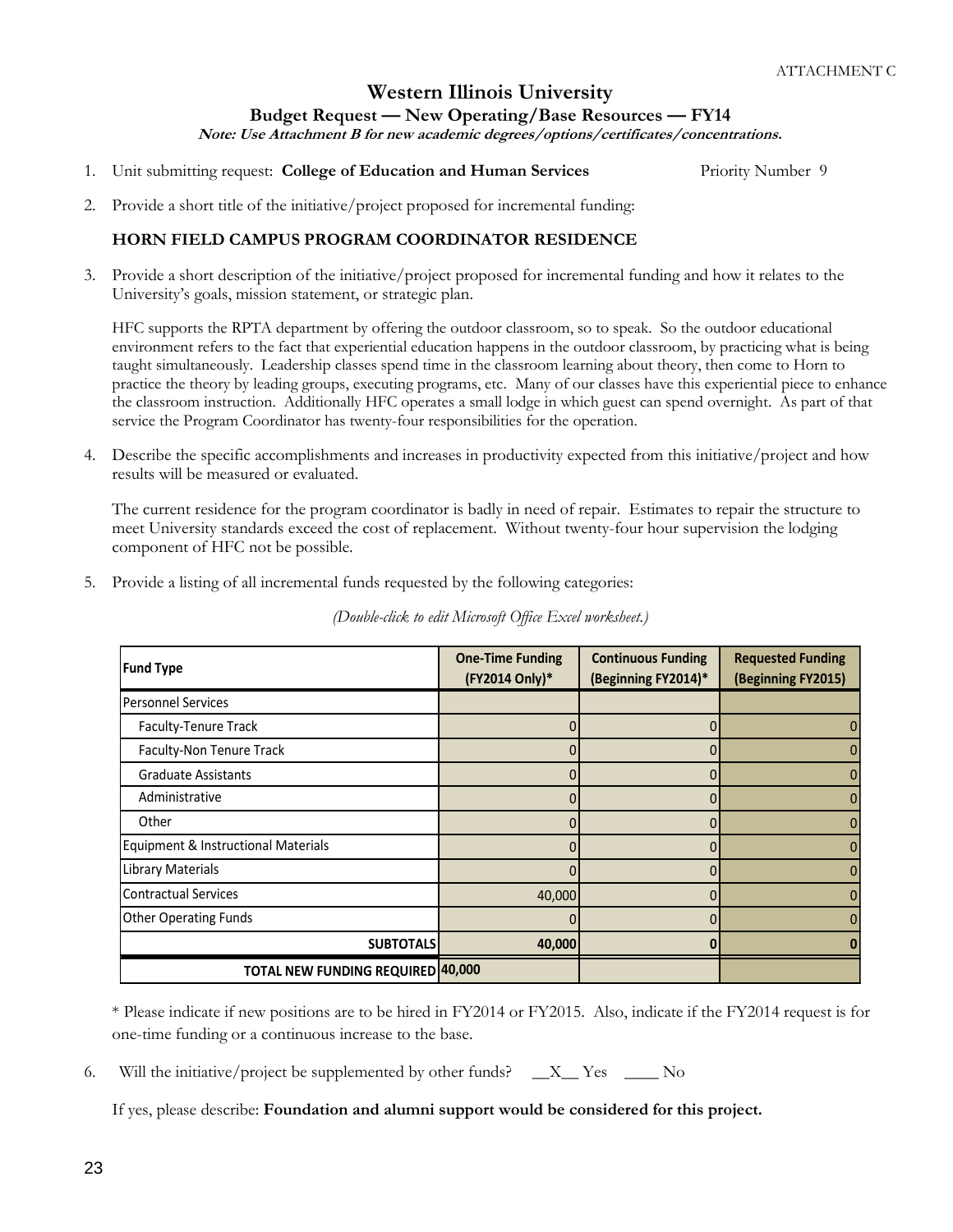**Note: Use Attachment B for new academic degrees/options/certificates/concentrations.**

- 1. Unit submitting request: **College of Education and Human Services** Priority Number 10
- 2. Provide a short title of the initiative/project proposed for incremental funding:

## **GRADUATE ASSISTANT DIVERSITY INITIATIVE**

3. Provide a short description of the initiative/project proposed for incremental funding and how it relates to the University's goals, mission statement, or strategic plan.

This initiative would fund ten new graduate students as graduate assistants, teaching assistants, or research assistants that would be distributed among COEHS academic units. These students would be able to help their departments in any of a number of ways pursuant to WIU guidelines for graduate student employment and waiver of tuition.

4. Describe the specific accomplishments and increases in productivity expected from this initiative/project and how results will be measured or evaluated.

The initiative aligns with the University's commitment to diversity, while providing financial and educational incentives that might not otherwise be available.

5. Provide a listing of all incremental funds requested by the following categories:

| <b>Fund Type</b>                    | <b>One-Time Funding</b><br>(FY2014 Only)* | <b>Continuous Funding</b><br>(Beginning FY2014)* | <b>Requested Funding</b><br>(Beginning FY2015) |
|-------------------------------------|-------------------------------------------|--------------------------------------------------|------------------------------------------------|
| Personnel Services                  |                                           |                                                  |                                                |
| Faculty-Tenure Track                |                                           |                                                  |                                                |
| Faculty-Non Tenure Track            |                                           |                                                  |                                                |
| <b>Graduate Assistants</b>          |                                           | 88,000                                           |                                                |
| Administrative                      |                                           |                                                  |                                                |
| Other                               |                                           |                                                  |                                                |
| Equipment & Instructional Materials |                                           |                                                  |                                                |
| Library Materials                   |                                           |                                                  |                                                |
| <b>Contractual Services</b>         |                                           |                                                  |                                                |
| <b>Other Operating Funds</b>        |                                           |                                                  |                                                |
| <b>SUBTOTALS</b>                    |                                           | 88,000                                           |                                                |
| TOTAL NEW FUNDING REQUIRED 88,000   |                                           |                                                  |                                                |

*(Double-click to edit Microsoft Office Excel worksheet.)*

\* Please indicate if new positions are to be hired in FY2014 or FY2015. Also, indicate if the FY2014 request is for one-time funding or a continuous increase to the base.

6. Will the initiative/project be supplemented by other funds?  $\angle$  Yes  $\angle$  X No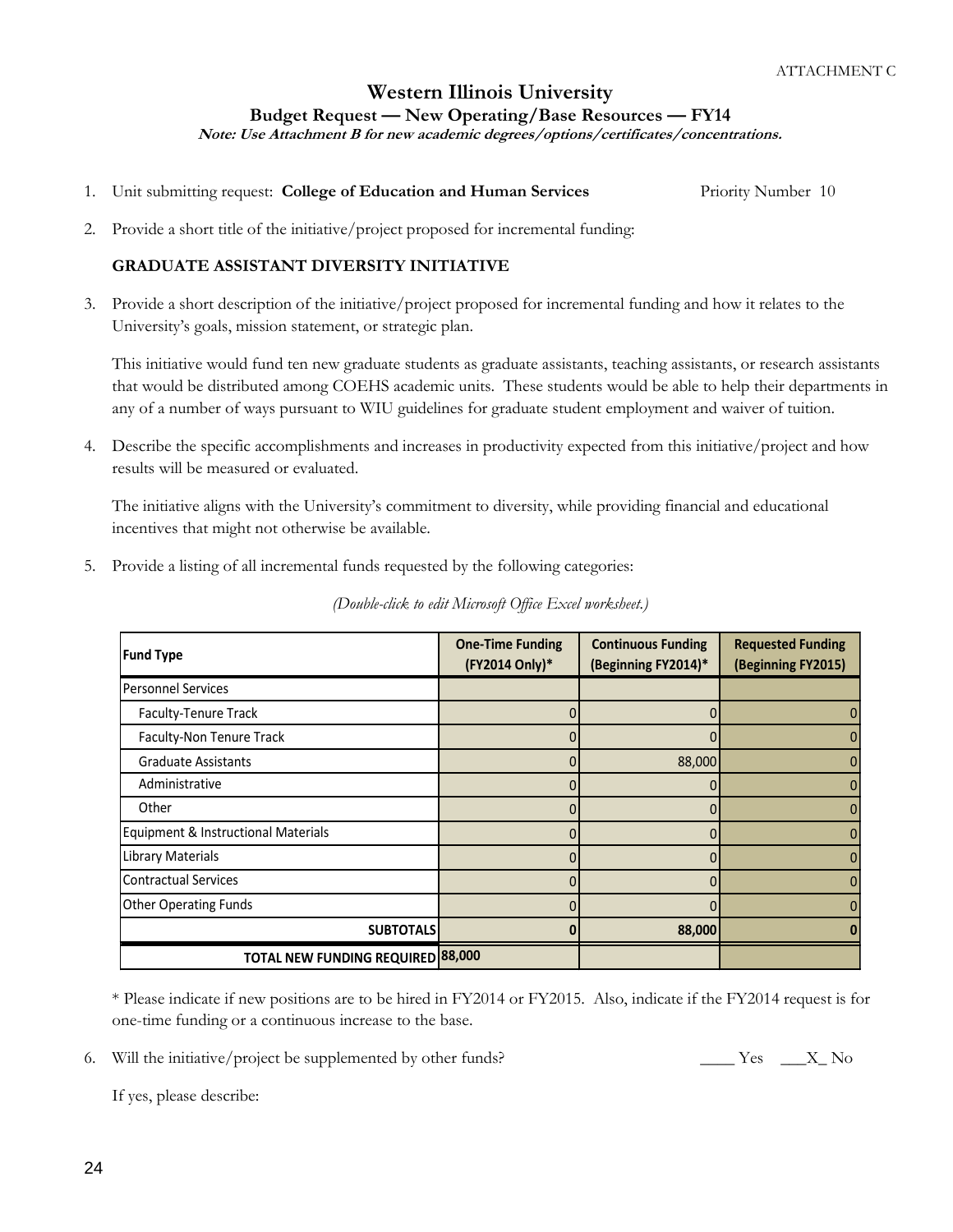# **Western Illinois University**

**Budget Request — New Operating/Base Resources — FY14**

**Note: Use Attachment B for new academic degrees/options/certificates/concentrations.**

- 1. Unit submitting request: **College of Education and Human Services** Priority Number 11
- 2. Provide a short title of the initiative/project proposed for incremental funding:

## **FACULTY GROUP C:**

Unit A Educational Leadership (replacing Closen) Unit A Law Enforcement & Justice Administration (new)

3. Provide a short description of the initiative/project proposed for incremental funding and how it relates to the University's goals, mission statement, or strategic plan.

The need is to replace full-time faculty members who are leaving the University at the end of the current academic year as well as to address a need for additional faculty support in COEHS academic units.

EDL has the only active doctoral program on campus. The department has been short at least one faculty member, due to resignations and failed searches, each of the past two academic years. It is important that the unit hire a Unit A faculty member to help with its graduate pursuits.

With growth in enrollments in the LEJA program along with several retirements over the past few years there has been an increase in the workload of several faculty and a high use of adjunct instructors is affecting the programs ability to maintain the high quality of instruction demanded by this academic unit.

4. Describe the specific accomplishments and increases in productivity expected from this initiative/project and how results will be measured or evaluated.

Hiring faculty will allow these academic units to maintain the instructional resources necessary for meeting their goals on either the Macomb or Quad Cities campus or both.

Filling a vacant faculty line, EDL will be able to continue to deliver its three graduate programs: M.S. in Educational Leadership; Ed.S. in Educational Leadership; and Ed.D. in Educational Leadership. Hiring a faculty member for LEJA will reduce the need for this unit to use adjunct instructor.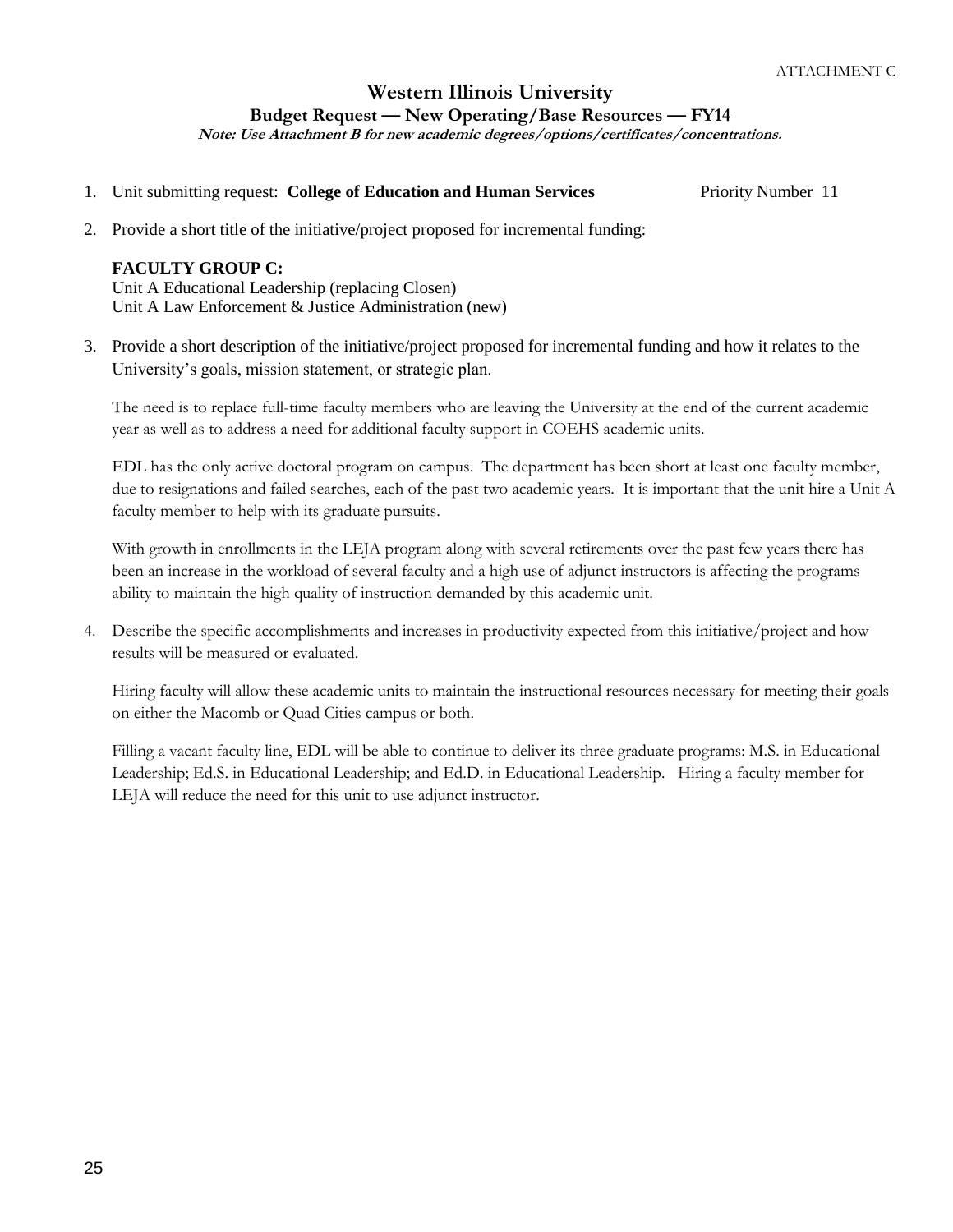5. Provide a listing of all incremental funds requested by the following categories:

| <b>Fund Type</b>                    | <b>One-Time Funding</b><br>(FY2014 Only)* | <b>Continuous Funding</b><br>(Beginning FY2014)* | <b>Requested Funding</b><br>(Beginning FY2015) |
|-------------------------------------|-------------------------------------------|--------------------------------------------------|------------------------------------------------|
| <b>Personnel Services</b>           |                                           |                                                  |                                                |
| Faculty-Tenure Track                |                                           | 111,204                                          |                                                |
| Faculty-Non Tenure Track            |                                           |                                                  |                                                |
| <b>Graduate Assistants</b>          |                                           |                                                  |                                                |
| Administrative                      |                                           |                                                  |                                                |
| Other                               |                                           |                                                  |                                                |
| Equipment & Instructional Materials |                                           |                                                  |                                                |
| <b>Library Materials</b>            |                                           | 0                                                |                                                |
| <b>Contractual Services</b>         |                                           |                                                  |                                                |
| <b>Other Operating Funds</b>        |                                           | $\Omega$                                         |                                                |
| <b>SUBTOTALS</b>                    |                                           | 111,204                                          |                                                |
| TOTAL NEW FUNDING REQUIRED 111,204  |                                           |                                                  |                                                |

*(Double-click to edit Microsoft Office Excel worksheet.)*

\* Please indicate if new positions are to be hired in FY2014 or FY2015. Also, indicate if the FY2014 request is for one-time funding or a continuous increase to the base.

6. Will the initiative/project be supplemented by other funds? \_\_\_\_\_\_ Yes \_\_\_X\_\_ No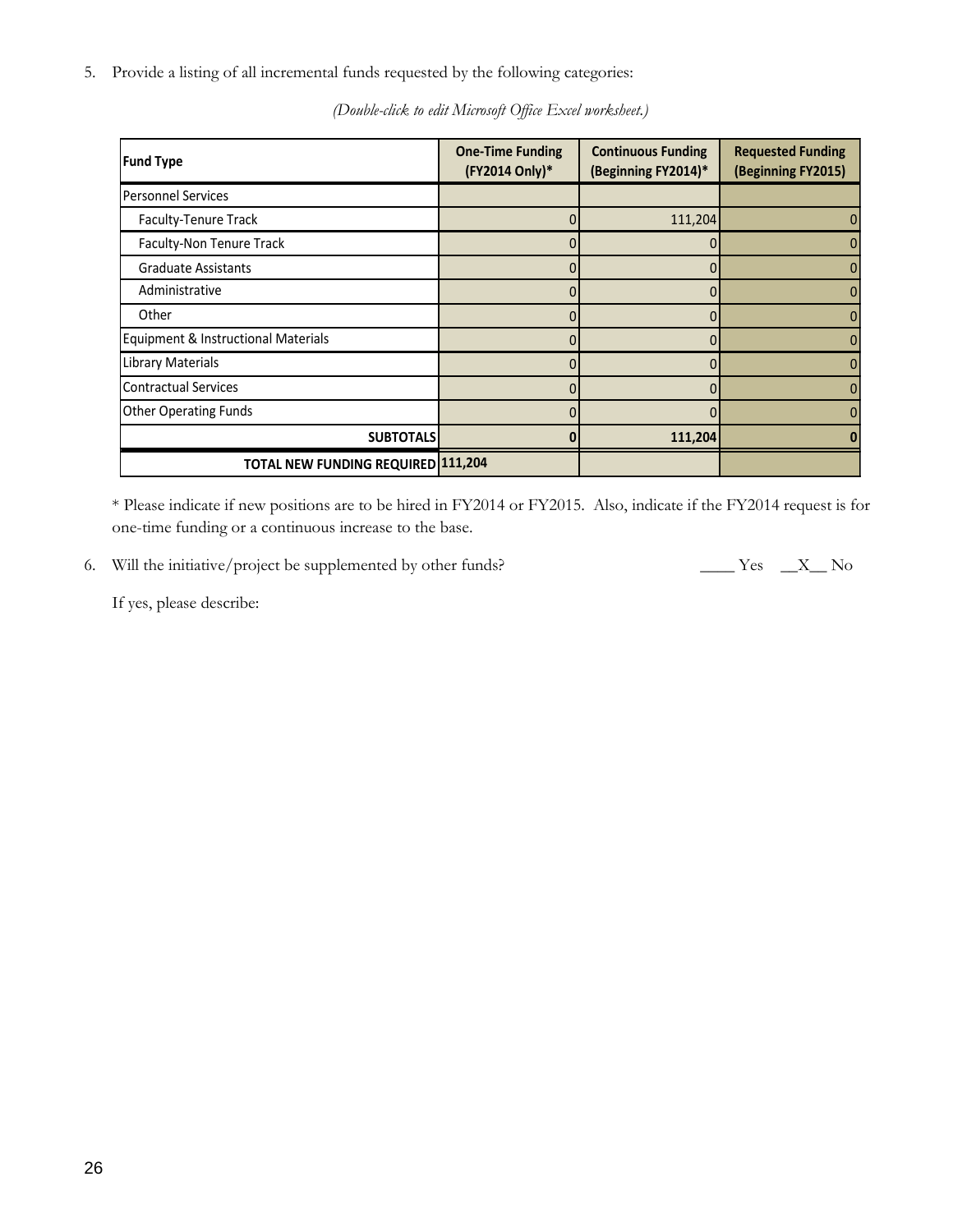**Note: Use Attachment B for new academic degrees/options/certificates/concentrations.**

- 1. Unit submitting request: **College of Education and Human Services** Priority Number 12
- 2. Provide a short title of the initiative/project proposed for incremental funding:

## **LAW ENFORCEMENT & JUSTICE ADMINISTRATION MOCK COURTROOM**

3. Provide a short description of the initiative/project proposed for incremental funding and how it relates to the University's goals, mission statement, or strategic plan.

The School of Law Enforcement & Justice Administration seeks to convert available space into a mock courtroom. A resource such as this is central to a program that prepares graduates to function effectively in courtroom settings. In addition to the physical attributes, this facility would utilize recording and playback equipment that would help students perfect their communication skills. Other academic programs in the College such as Social Work, College Student Personnel, and the Teacher Education Program could benefit from the recording and playback attributes of this room. Additionally, video-conferencing capabilities are envisioned for this room so that LEJA students in the Quad Cities could benefit from the presence of a mock courtroom. Project cost for such a room would vary depending on the room selected, as any major renovation would have to be compliant with ADA guidelines foe accessibility. Funding from central administration would be complemented by contributions from LEJA alumni and community donors.

4. Describe the specific accomplishments and increases in productivity expected from this initiative/project and how results will be measured or evaluated.

While being designed for LEJA, the mock courtroom would be available to other academic programs in the College.

5. Provide a listing of all incremental funds requested by the following categories:

| Personnel Services                        |         |  |
|-------------------------------------------|---------|--|
| Faculty-Tenure Track                      |         |  |
| Faculty-Non Tenure Track                  |         |  |
| <b>Graduate Assistants</b>                |         |  |
| Administrative                            |         |  |
| Other                                     |         |  |
| Equipment & Instructional Materials       |         |  |
| Library Materials                         |         |  |
| Contractual Services                      | 186,835 |  |
| <b>Other Operating Funds</b>              |         |  |
| <b>SUBTOTALS</b>                          | 186,835 |  |
| <b>TOTAL NEW FUNDING REQUIRED 186,835</b> |         |  |

*(Double-click to edit Microsoft Office Excel worksheet.)*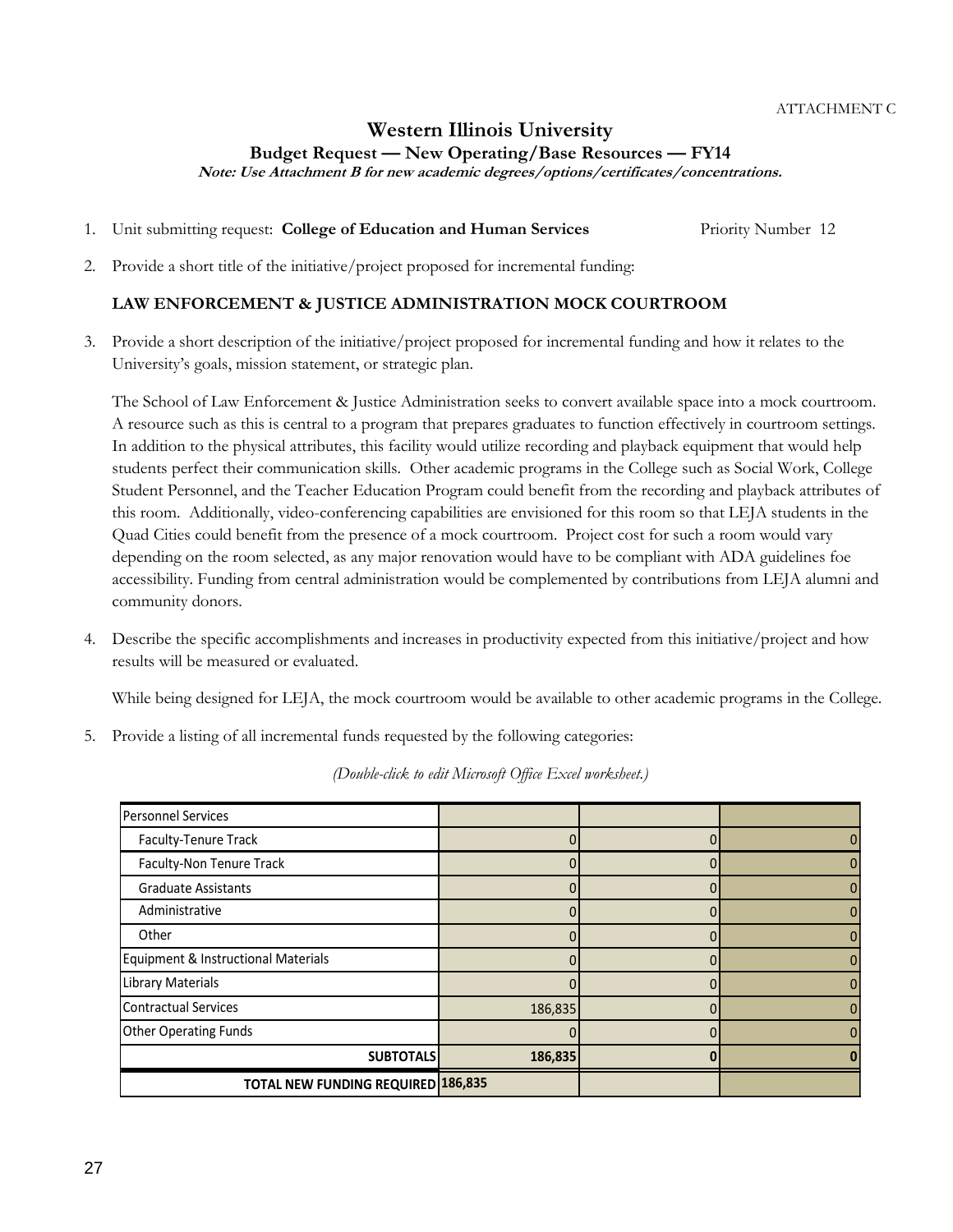\* Please indicate if new positions are to be hired in FY2014 or FY2015. Also, indicate if the FY2014 request is for one-time funding or a continuous increase to the base.

6. Will the initiative/project be supplemented by other funds? \_\_X\_\_ Yes \_\_\_\_ No

If yes, please describe:

External funding from alumni and donors is essential for this project. This cost of this project exceeds \$231,000 and would require approximately \$45,000 of work to be performed by Facilities Management to make primary classroom compliant with ADA accessibility guidelines.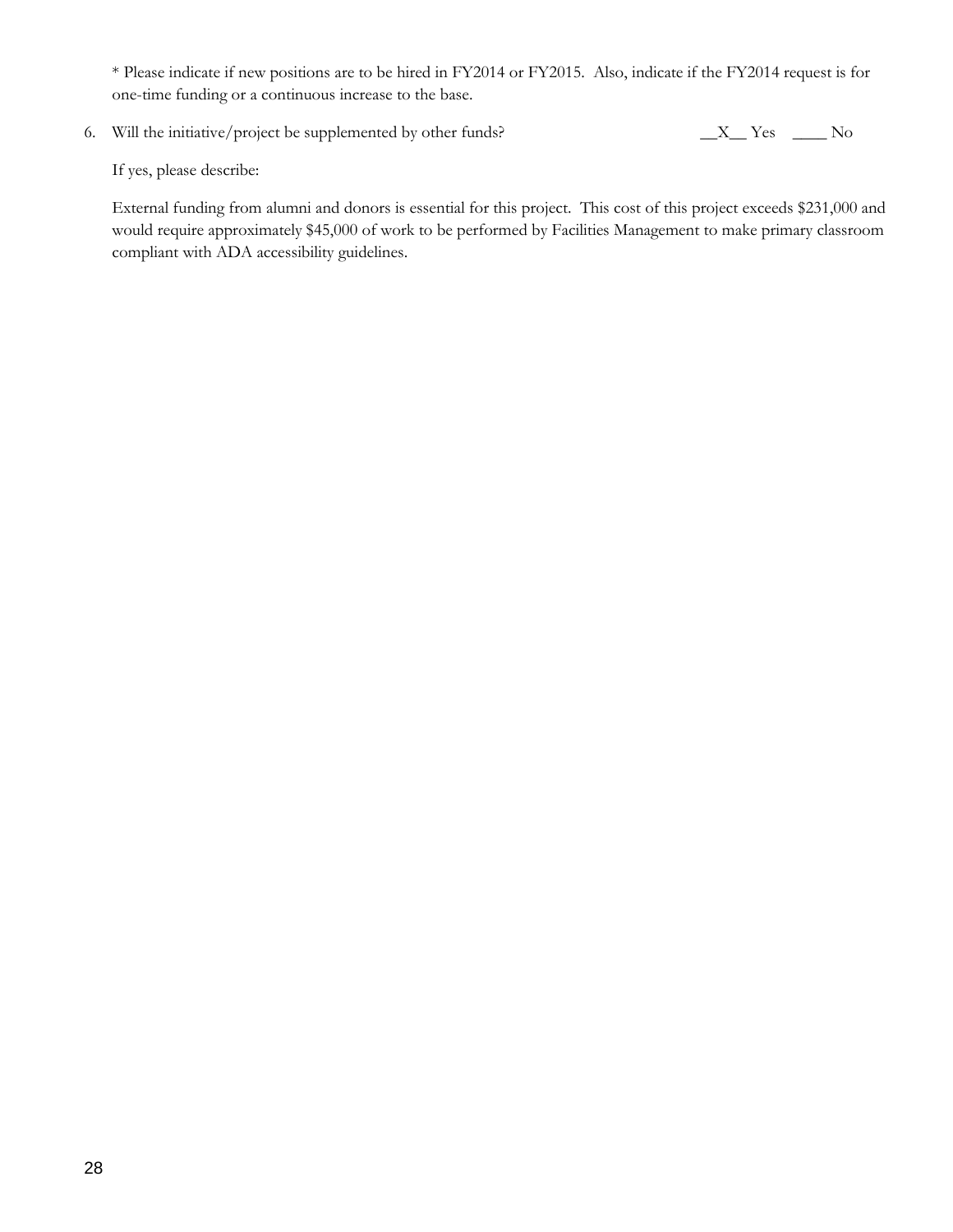## **Western Illinois University Budget Request — New Operating/Base Resources — FY14 Note: Use Attachment B for new academic degrees/options/certificates/concentrations.**

- 1. Unit submitting request: **College of Education and Human Services** Priority Number 13
- 2. Provide a short title of the initiative/project proposed for incremental funding: **HORRABIN HALL 60 CONFERENCE ROOM UPGRADE**
- 3. Provide a short description of the initiative/project proposed for incremental funding and how it relates to the University's goals, mission statement, or strategic plan.

More than a decade ago, Horrabin 60, through a grant from GTE was established as a state-of-the-art videoconference facility. The room is in need of an upgrade as the equipment no longer functions effectively. Participants in this small conference room are often provided less than desirable videoconference experiences.

4. Describe the specific accomplishments and increases in productivity expected from this initiative/project and how results will be measured or evaluated.

This small conference room serves many constituencies of the Macomb campus. Even though the audio and video capabilities of this room are limited several University councils/committees meet in this room to allow for connection with WIU personnel housed on the Quad Cities campuses. Returning this room to the equivalent of its original condition would provide an important resource for the Macomb campus and our community partners who periodically request use of rooms capable of video-conferencing.

5. Provide a listing of all incremental funds requested by the following categories:

*(Double-click to edit Microsoft Office Excel worksheet.)*

| <b>Fund Type</b>                    | <b>One-Time Funding</b><br>(FY2014 Only)* | <b>Continuous Funding</b><br>(Beginning FY2014)* | <b>Requested Funding</b><br>(Beginning FY2015) |
|-------------------------------------|-------------------------------------------|--------------------------------------------------|------------------------------------------------|
| <b>Personnel Services</b>           |                                           |                                                  |                                                |
| Faculty-Tenure Track                |                                           |                                                  |                                                |
| Faculty-Non Tenure Track            |                                           |                                                  |                                                |
| <b>Graduate Assistants</b>          |                                           |                                                  |                                                |
| Administrative                      |                                           |                                                  |                                                |
| Other                               |                                           |                                                  |                                                |
| Equipment & Instructional Materials |                                           |                                                  |                                                |
| Library Materials                   |                                           |                                                  |                                                |
| <b>Contractual Services</b>         | 78,500                                    |                                                  |                                                |
| <b>Other Operating Funds</b>        |                                           | O                                                |                                                |
| <b>SUBTOTALS</b>                    | 78,500                                    |                                                  |                                                |
| TOTAL NEW FUNDING REQUIRED 78,500   |                                           |                                                  |                                                |

\* Please indicate if new positions are to be hired in FY2014 or FY2015. Also, indicate if the FY2014 request is for one-time funding or a continuous increase to the base.

6. Will the initiative/project be supplemented by other funds? The Mess Conservation of the initiative/project be supplemented by other funds?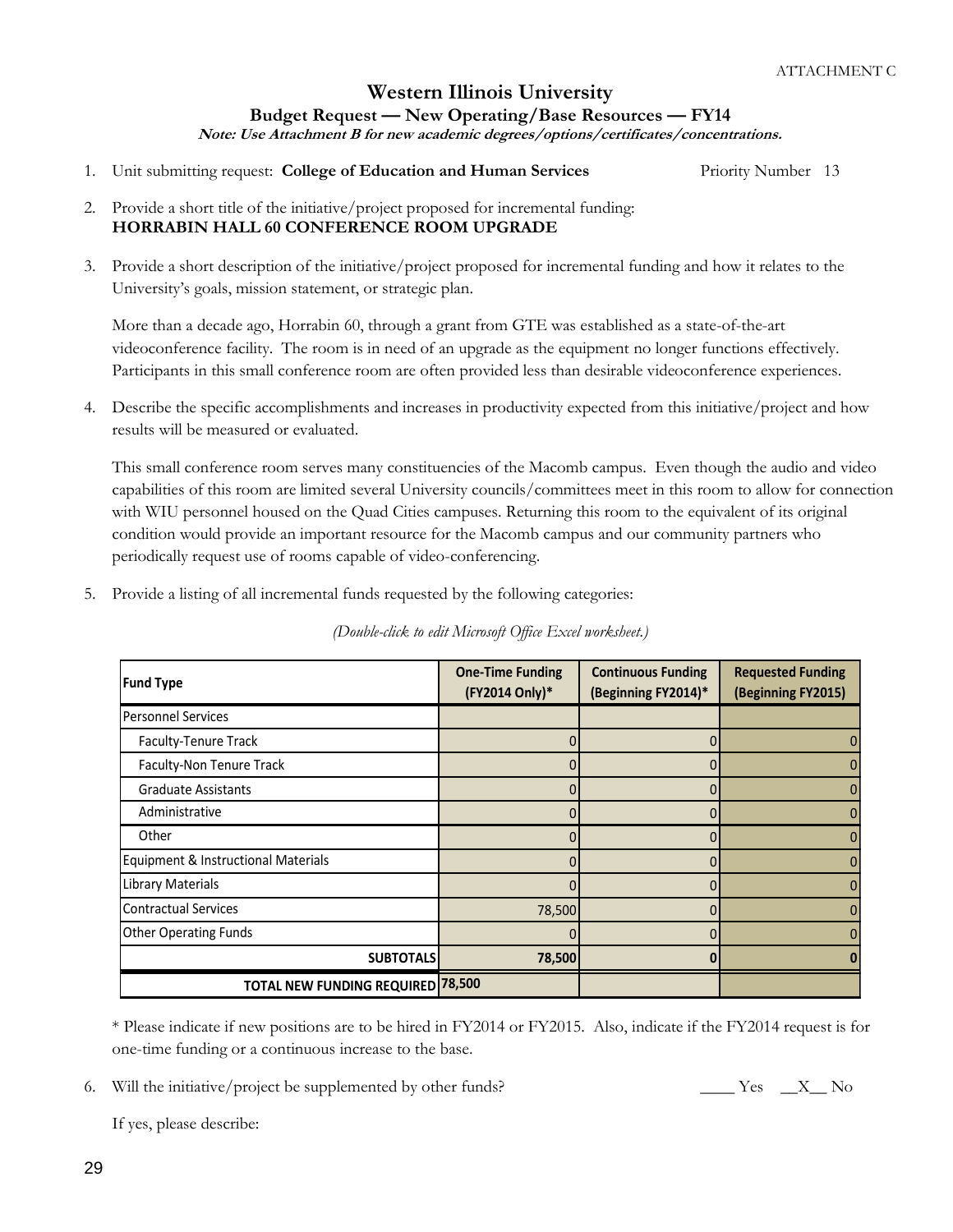# **Western Illinois University**

#### **Budget Request — Facilities Over \$100,000 — FY14**

1. Unit submitting request: **College of Education and Human Services** Priority Number \_8\_\_

2. Provide a description of the facility request and how it relates to the University's goals, mission statement, or Strategic Plan.

#### **Infant and Preschool Center Playground Improvements**

The Infant/Preschool Center serves 33 infants, toddlers, and preschool children and is a laboratory-training site for college students from various departments across campus. Approximately 500 students utilize the Center for observation and direct contact with children. Specifically, the Center serves as a model of high quality early child care and education for children and their families, provides support to academic units by offering opportunities for study and research by students and faculty, and provides a model program for the community, other employers, and university students learning about early childhood education. Children are provided both indoor and outdoor learning spaces. During 2012, significant improvements were made to the indoor learning space to enhance children's learning experiences. The playground area, which also provides experiences that are part of the Center's planned curriculum, must be renovated to enhance children's learning experiences and college students' understanding of the outdoor learning environment and to ensure the physical setting meets all required standards of safety and accessibility.

3. Describe the specific accomplishments and increases in productivity expected from the proposed facility enhancement and how results will be measured or evaluated.

The playground area, which also provides experiences that are part of the Center's planned curriculum, must be renovated to enhance children's learning experiences and college students' understanding of the outdoor learning environment and to ensure the physical setting meets all required standards of safety and accessibility.

4. Please include cost estimates if they are available.

**Cost estimates are not available at this time.**